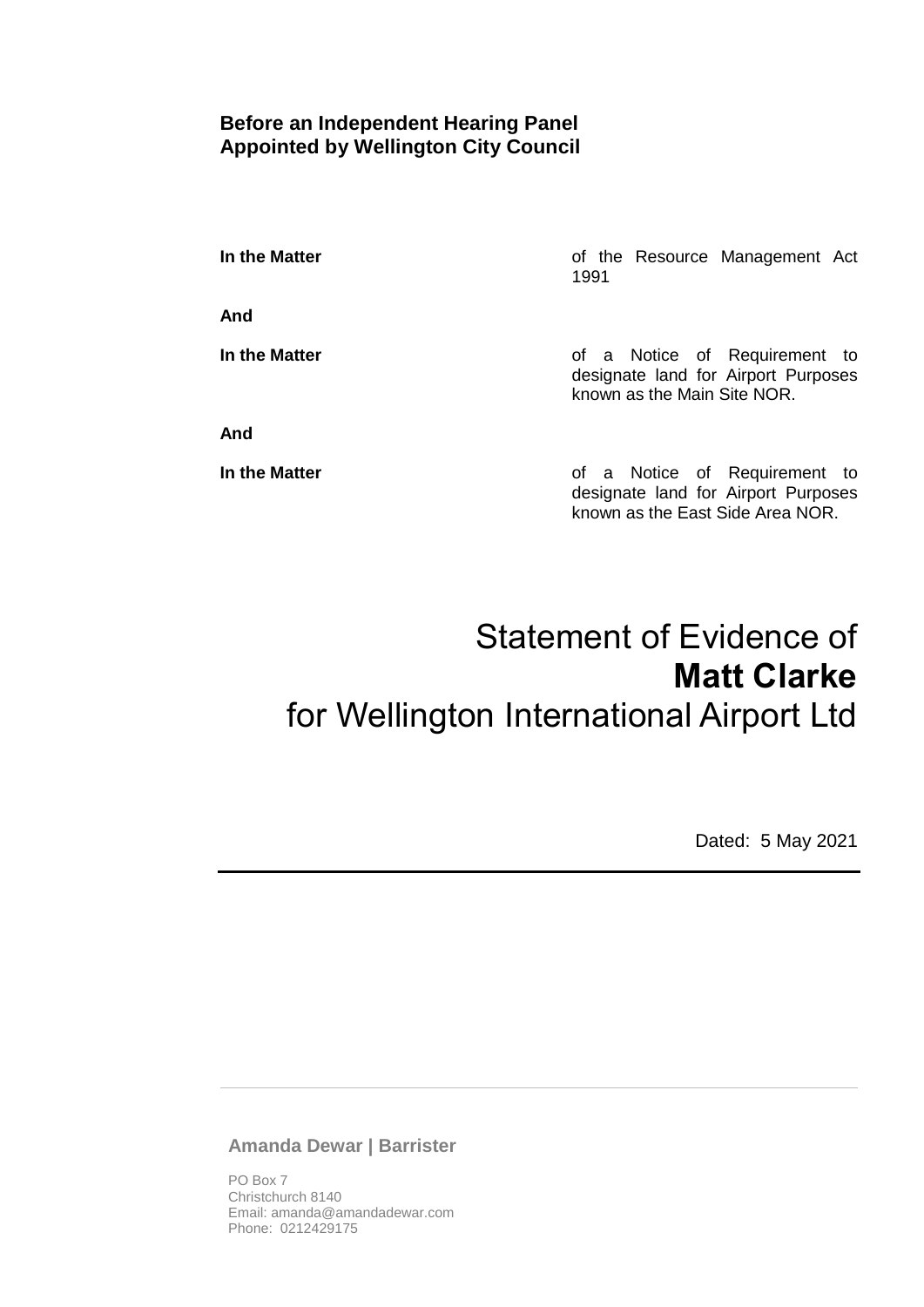# **TABLE OF CONTENTS**

| <b>CONSULTATION ON MASTERPLAN AND FEEDBACK RECEIVED 9</b> |  |
|-----------------------------------------------------------|--|
|                                                           |  |
| NECESSITY OF EAST SIDE AREA NOR/IMPACT OF COVID19  13     |  |
|                                                           |  |
|                                                           |  |
|                                                           |  |
|                                                           |  |
|                                                           |  |
|                                                           |  |
|                                                           |  |
|                                                           |  |
|                                                           |  |
| <b>APPENDIX 1: ANMC TERMS OF REFERENCE</b>                |  |
| <b>APPENDIX 2: QUIETER HOMES ROLL-OUT MAP</b>             |  |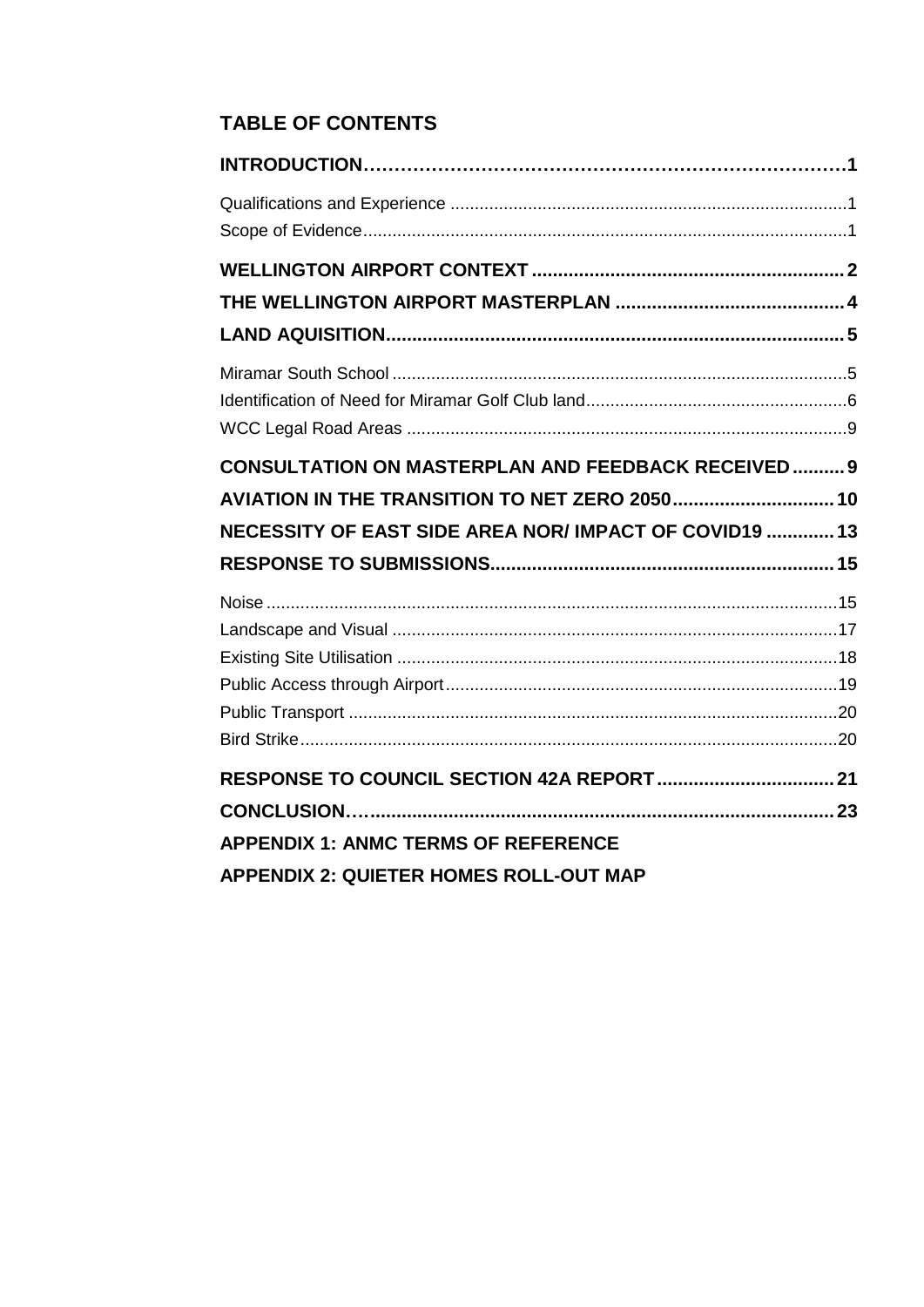## <span id="page-2-0"></span>**INTRODUCTION**

### <span id="page-2-1"></span>**Qualifications and Experience**

- 1. My name is Matthew Norman Clarke.
- 2. I hold a Bachelor of Commerce from the University of Canterbury and have been employed in the Airport industry for 19 years. Over that time, I have held senior leadership positions at six airports in four countries with joint or sole responsibility for the Airport Master Planning function. I have also been engaged in reviews of other Airport Master Plans as part of acquisition processes in New Zealand and overseas.
- 3. I have been employed at Wellington International Airport (WIAL) as the Chief Commercial Officer, responsible for the aeronautical and commercial business activities since 2010. I am also a non-executive Director of Nelson Airport and a Director of Wellington NZ, the marketing, event management and economic development agency of the Wellington Region.
- 4. With respect to the site subject to this Notice of Requirement I have overseen:
	- (a) the development of the 2040 Masterplan,
	- (b) the acquisition of the former Miramar Golf Club site from the Miramar Golf Club and
	- (c) the preparation and of lodgement of this Notice of Requirement to designate the site for Airport Purposes.

### <span id="page-2-2"></span>**Scope of Evidence**

- 5. In preparing for this hearing, I have read or reread the following:
	- (a) The two NOR and associated Assessment of Environmental Effects (**AEE**) documents;
	- (b) All further information provided by WIAL in response to requests issued by Council for each NOR;
	- (c) The reports and statements of evidence of all the other witnesses giving evidence on behalf of WIAL;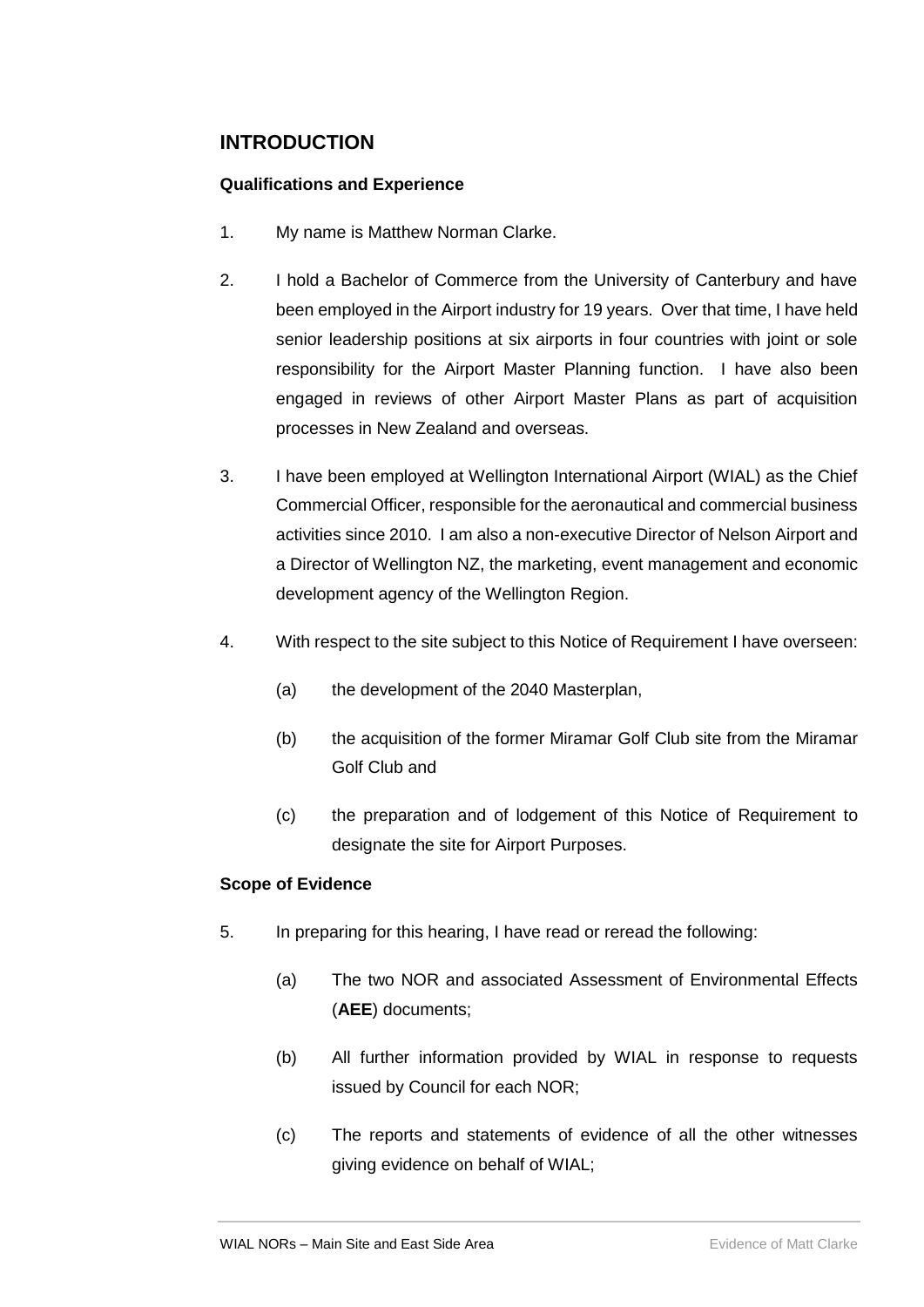- (d) The section 42A report by Mark Ashby (Planning consultant for Wellington City Council) and its appendices;
- (e) Submissions
- (f) I also attended the open day drop-in sessions held at Wellington Airport on 28 January 2021 which was convened to enable consultation with people who are interested in the NOR's.
- 6. My evidence includes discussion about:

(a) the Airport and WIAL and how the airport operations benefit the community including in economic terms.

- (b) the 2040 Masterplan;
- (c) Aviation and Climate Change;
- (d) WIAL's Acquisition of the ESA site;
- (e) WIAL's Community consultation and feedback;
- (f) The need for the expansion of the airport and the effect of COVID;
- (g) Some issues raised by Submitters and the Section 42A Report

## <span id="page-3-0"></span>**WELLINGTON AIRPORT CONTEXT**

- 7. Wellington Airport fulfils a critical role in the city, region and country's essential transport infrastructure. During the year ended March 2021, during which the global pandemic restricted travel to only that deemed as essential by the Government, the airport facilitated over 3 million passenger journeys. In the year ended March 2020 some 5.2 million passengers used the airport for domestic travel, and 920,000 arrived or departed Wellington on international flights.
- 8. The Capital city of New Zealand is geographically isolated from the country's other main centres. Auckland, the largest centre of activity is located 644km to the North or 8 hours if travelling by car in good traffic conditions.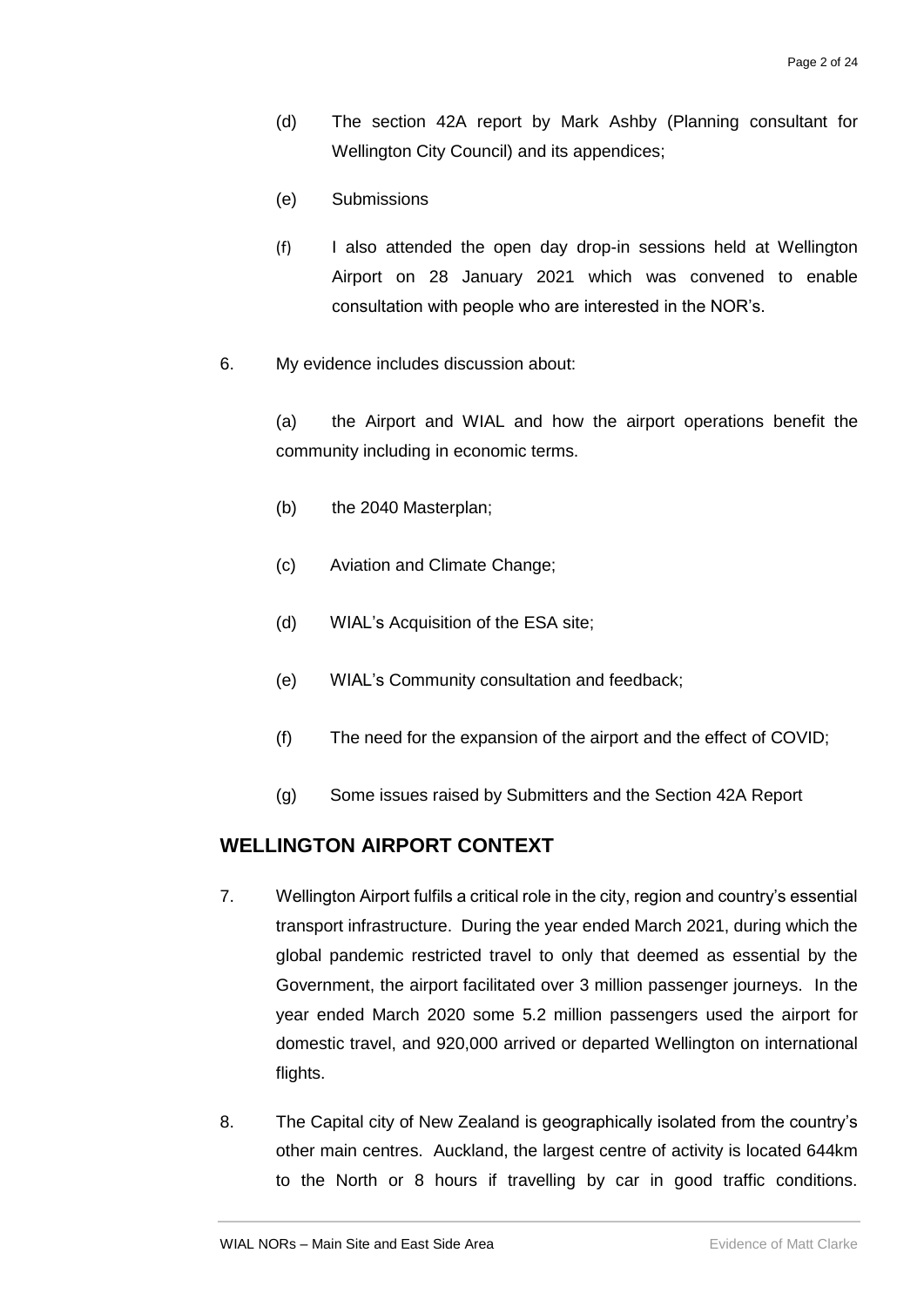Christchurch, the largest centre to the South is 436km distant, but separated by the Cook Strait making an overland journey similarly around 8 hours in favourable weather and traffic conditions. The journey by train to either of these centres takes longer still, making overland journeys unfeasible for many purposes including the servicing of the Government activity which drives a significant component of the local economy.

- 9. In an average year, six million air passenger journeys are generated by a resident population in the Wellington region of approximately 500,000. This ratio of 12 flights to every resident does not speak to an unusual love of flying at one of the windiest airport locations on the planet. It speaks to necessity - Wellington Airport provides the connectivity which the city and region needs to ensure that it continues to thrive in both economic and social terms.
- 10. An economic impact assessment (**EIA**) undertaken by Business and Economic Research Limited (**BERL**) as part of the 2040 Master planning found that in 2018 the activity enabled by the airport contributed \$1.1B in GDP to the region per annum, directly and indirectly supporting 11,000 Full Time Equivalents (**FTE's**). In addition to the 107 FTE's employed by the airport itself, there were 77 individual businesses operating at the airport campus from airlines to ground handlers, restaurants to rental cars and many highly skilled technical support services, directly supporting 1,342 FTE's (with a further 1,422 FTE's supported indirectly).
- 11. The airport is recognised as a lifeline utility in the Civil Defence and Emergency Management Act 2002 and is a member of the Wellington Lifelines Group (WeLG). In the event of a significant earthquake or other hazard event, the airport is recognised as potentially the only link between the city and the rest of the country given the vulnerability of the road and rail network and the potential for the port and harbour access to be affected by liquefaction. The airport participates in national emergency exercises and is a key player in local civil defence planning with deep emergency response expertise and equipment enabling land and sea rescue activity in the Eastern suburbs, South Coast and Wellington Harbour.
- 12. Wellington International Airport Limited (**WIAL**) is an Airport Authority, and as such must be operated or managed as a commercial undertaking (Section 4(3) of the Airport Authorities Act).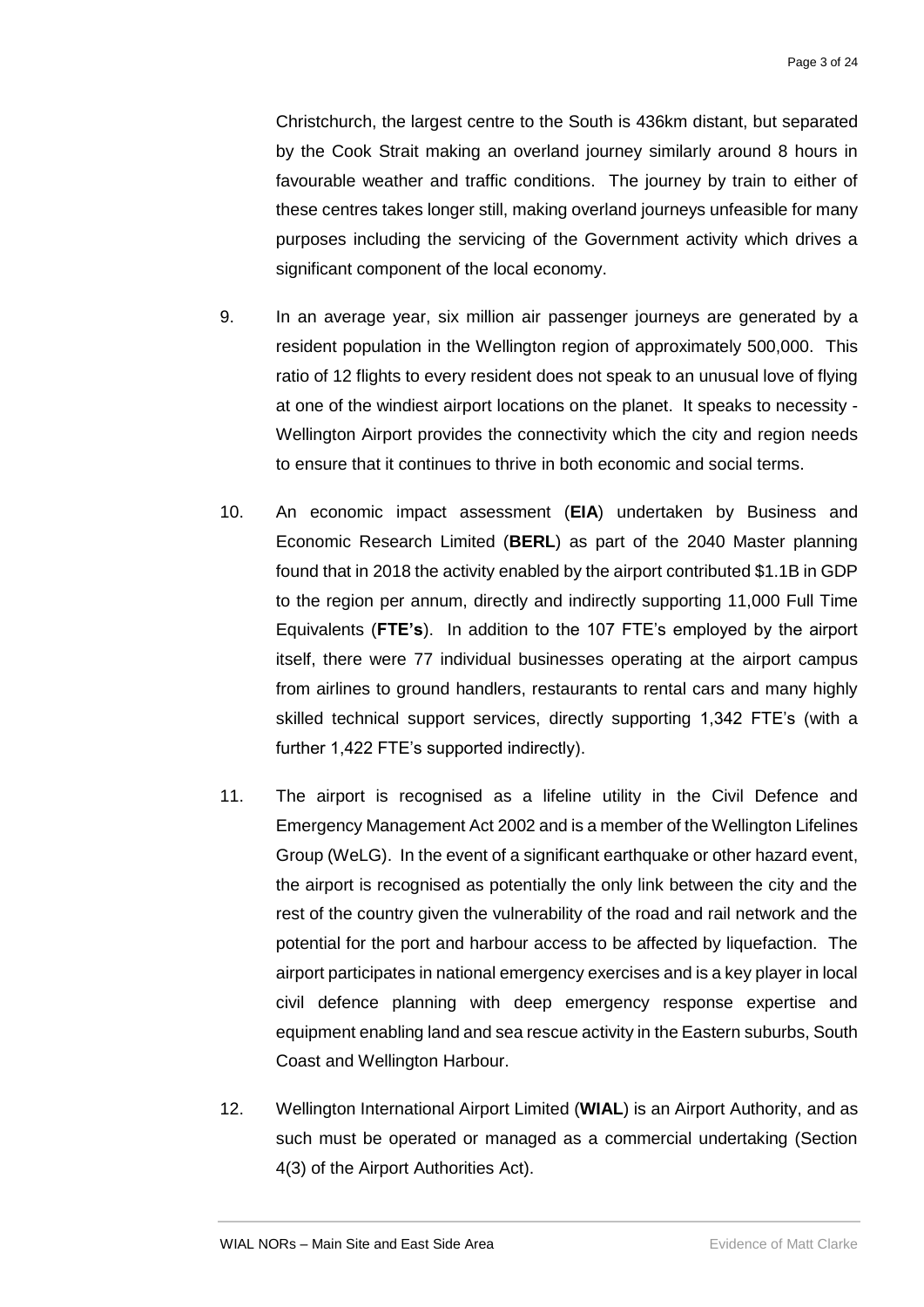- 13. As an Airport Authority, WIAL is responsible for planning the development of the airport to ensure that it can meet the needs of the population it serves. It is well known that Wellington Airport operates on a constrained site and WIAL has been actively working for many years to determine how best to provide for future airport requirements.
- 14. The airport is an intergenerational asset. Some of the facilities required can take a matter of years to design, fund and build and they remain in place for 50 years or longer in many cases. In other cases, WIAL needs to be particularly agile in the way that it provides infrastructure, as aviation demands can change rapidly.

## <span id="page-5-0"></span>**THE WELLINGTON AIRPORT MASTERPLAN**

- 15. WIAL, as the guardian of the Airport, is obliged to take a long-term approach and commit resources towards planning and protecting for the future of the Airport. Care must be taken to ensure decisions are carefully considered and trade-offs understood.
- 16. Master planning is an important component of this approach and accordingly WIAL updated its 2010 Masterplan (known as 2030 Masterplan) during 2019 (the update being known as the 2040 Masterplan). This 2040 Masterplan informs the two NOR's before the Panel for consideration and the issue of recommendations.
- 17. The 2040 Masterplan included an aviation forecast detailing:
	- (a) the aircraft types and air routes currently operating,
	- (b) the anticipated growth in passenger demand,
	- (c) the aircraft types expected to be utilised to meet that demand, and
	- (d) the airport facilities required during peak times to accommodate the required aircraft movements over the planning period.
- 18. The forecasts, derived by leading industry forecasters Intervistas, with input from the carriers serving Wellington Airport, indicate that a gradual up-gauging of aircraft (carriers utilising larger aircraft) over the planning period should be provided for, specifically on high volume routes such as the route connecting Wellington with Auckland. This up-gauging is expected to result in widebody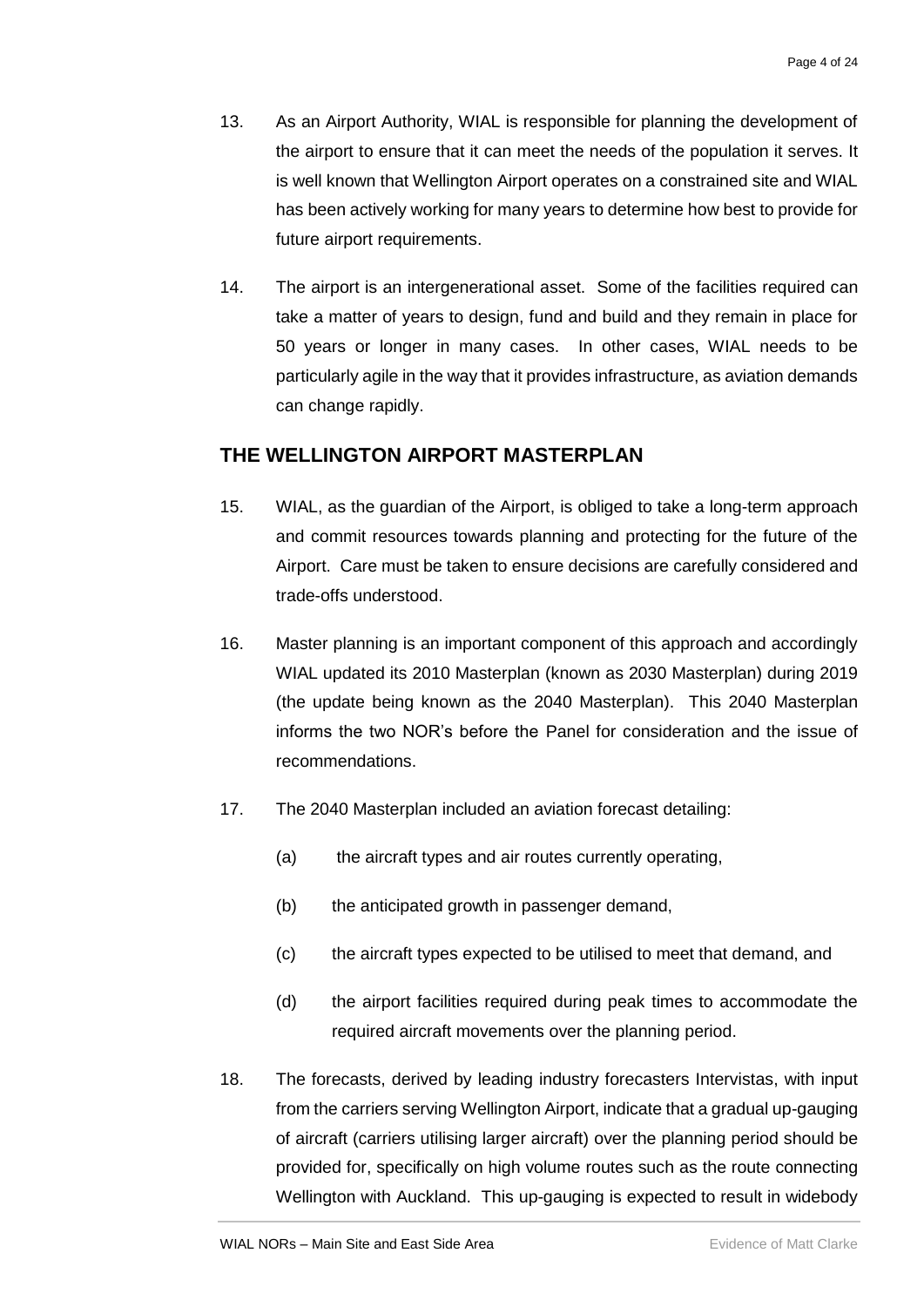aircraft such as the Boeing 787 being required to service the main trunk domestic routes at peak times, 68 seat turbo-prop aircraft replacing 50 seat variants and so on.

- 19. This trend is already evident in Wellington, with 214 seat A321 aircraft gradually replacing 171 seat A320 aircraft since 2019 and 68 seat ATR aircraft set to replace the 50 seat Q300s upon retirement of these aircraft. Wellington Airport hosted its first 275 seat Boeing 787 domestic flight from Auckland in 2017.
- 20. Accommodating larger aircraft types requires additional apron area for compliant aircraft parking and circulation. Wellington Airport has hosted scheduled services from widebody aircraft in the past, but only Code E aircraft at low frequency. The regular hosting of multiple Code E aircraft at peak times is a significant change in the way aircraft are managed on the ground at Wellington Airport. Aircraft such as the Boeing 787 and Airbus 350 are classified as Code E aircraft, requiring larger parking spaces, wider taxiway separation and larger ground handling equipment.
- 21. The extent of additional apron space now required was not anticipated in the earlier 2030 Masterplan. At that time of writing the 2030 Masterplan in 2010, the anticipated traffic volumes were expected to utilise a higher proportion of Code C aircraft. Hosting the types and volumes of aircraft now expected will also require additional terminal space.
- 22. Iain Munro from Airbiz, the Airport's design expert will discuss the aspects of the 2040 Masterplan relevant to the NORs in detail, and John Howarth, WIAL's GM Infrastructure and Development, will detail WIAL's approach to planning for various construction activities including those anticipated by the NORs.

## <span id="page-6-0"></span>**LAND AQUISITION**

## <span id="page-6-1"></span>**Miramar South School**

23. In line with the 2040 Masterplan, and subsequent to submitting the Notices of Requirement, WIAL has completed the purchase of the former Miramar South School site from the Crown. This site is now subject to an 'airport purposes' designation (for airport ancillary activities), which was incorporated into the WCC District Plan in February this year (Designation No G4).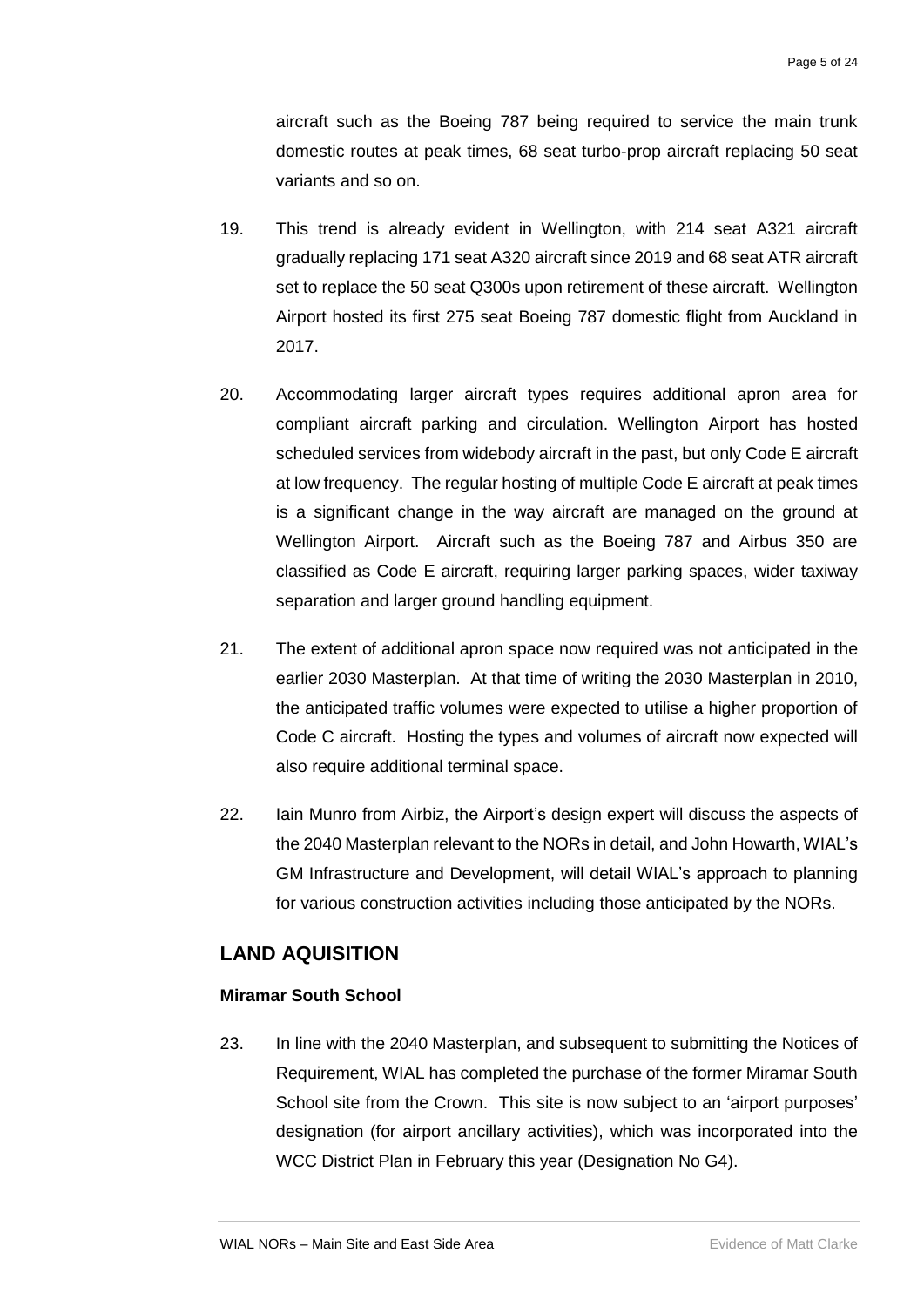24. The Miramar South Site is proposed to house some of the activities that will need to be relocated to allow the expansion of the aircraft apron into the East Side Area – specifically rental car storage and grooming facilities and flight catering facilities. The existing locations of these facilities will be converted to apron and taxiway areas to enable aircraft to access the area required for expansion. By enabling these relocations, the former school site provides part of an essential development pathway to enable the airport to grow its aircraft handling capacity.

### <span id="page-7-0"></span>**Identification of Need for Miramar Golf Club land**

- 25. During the information gathering process for the 2040 Masterplan, it became evident that expansion of airport activity onto MGC land was expected to be required within the Master planning period. Specifically, the airline consultation process identified that the current configuration of the passenger aircraft apron is insufficient to accommodate peak time demand efficiently and that more apron space is needed.
- 26. John Howarth and Iain Munro will speak more on the drivers for this.
- 27. The early planning for the necessary apron expansion also identified the need for Air NZ to relinquish its perpetual leasehold interest of a 1.84 hectare site on Stuart Duff Drive. This site was highly utilised by Air NZ, containing space used to park over 300 staff vehicles, a 200 vehicle undercover public carpark, aircraft parking, storage and engineering space. It is notable that whilst this perpetual lease in such a strategic location was highly valuable to the airline, Air NZ considered the essential requirement to provide additional apron space sufficient to warrant the surrender of the lease to WIAL. The lease surrender was executed on the 1<sup>st</sup> of April 2017.
- 28. Similar to the relocation of the rental car and flight catering facilities, the relocation of the Air NZ facilities was envisaged to enable the initial expansion of the apron to the current road edge. The Airlines supported the inclusion of the apron expansion project progressively over the ESA in the capital expenditure forecast which forms the basis for the aeronautical charges set by the airport.
- 29. By way of background and in summary, the price setting process for aeronautical charges is as follows. WIAL consults with its substantial airline customers every 5 years on the costs which will be incurred in the efficient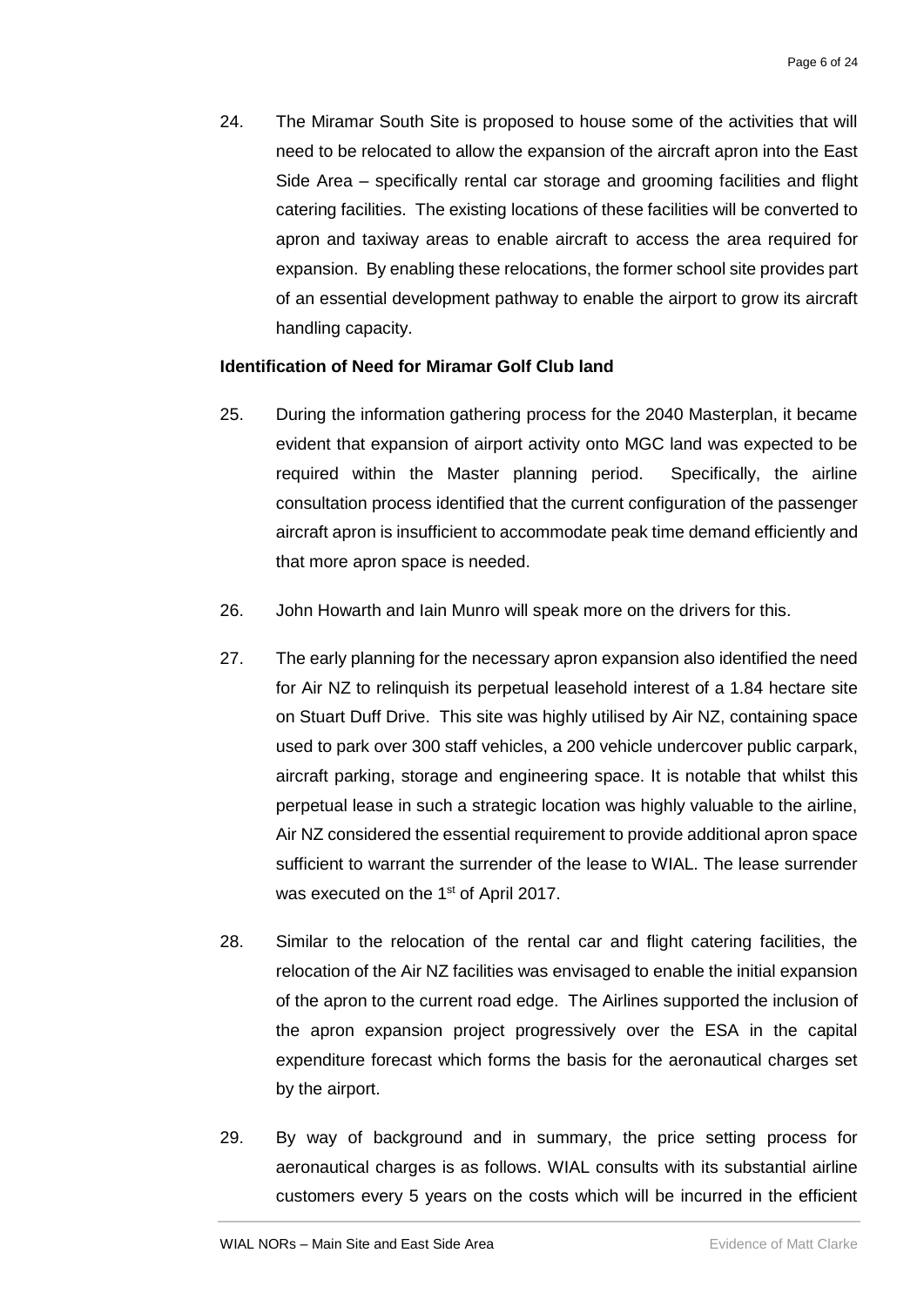operation of the airport and the volumes of air traffic expected to require the use of the facilities over the period. Following consideration of the views of the substantial customers of the airport, new charges are set which divide these costs, including the costs of large capital projects like apron expansions by the units of traffic using the airport.

- 30. The apron expansion work is expected to cost \$106.9M over the next approximately 8 years including the cost of the land acquisition and the process to enable development of the site.
- 31. This should provide comfort regarding the need for the expansion because Airlines consider airport capital spend tantamount to their own and invest significant time and resource into identifying more efficient ways to accommodate capacity growth. Where airlines singularly or as a group consider that capital investments are not required, or could be optimised, they make this position known to the Airport and to the regulator of Airport charges, the Commerce Commission.
- 32. In WIAL's pricing consultation, Air NZ and the Board of Airline Representatives (BARNZ) expressed support for the capital expenditure plan inclusive of the East side expansion. It is noted that BARNZ, representing its member airlines supports the acquisition of the East Side Area and its development and will also speak to its submission later in the hearing.
- 33. BARNZ support represents the view of a group of experienced aircraft operators. BARNZ and its member airlines have assessed WIAL's proposal, questioned it over a period of years, and accepted that expansion onto the ESA is necessary. Further to this point, they have reached this view in the knowledge that the costs of these activities will be recovered by way of future aeronautical charges levied on their member airlines.
- 34. In 2018 WIAL formally approached MGC to discuss the potential for WIAL to agree a right to purchase the land subject to the East Side Area NOR.
- 35. The MGC Committee formed an engagement committee and I worked directly with that committee over the following months to agree terms for a land transfer. The process was highly consultative, with meetings held allowing Club members to see the draft Masterplan and to ask questions of me and our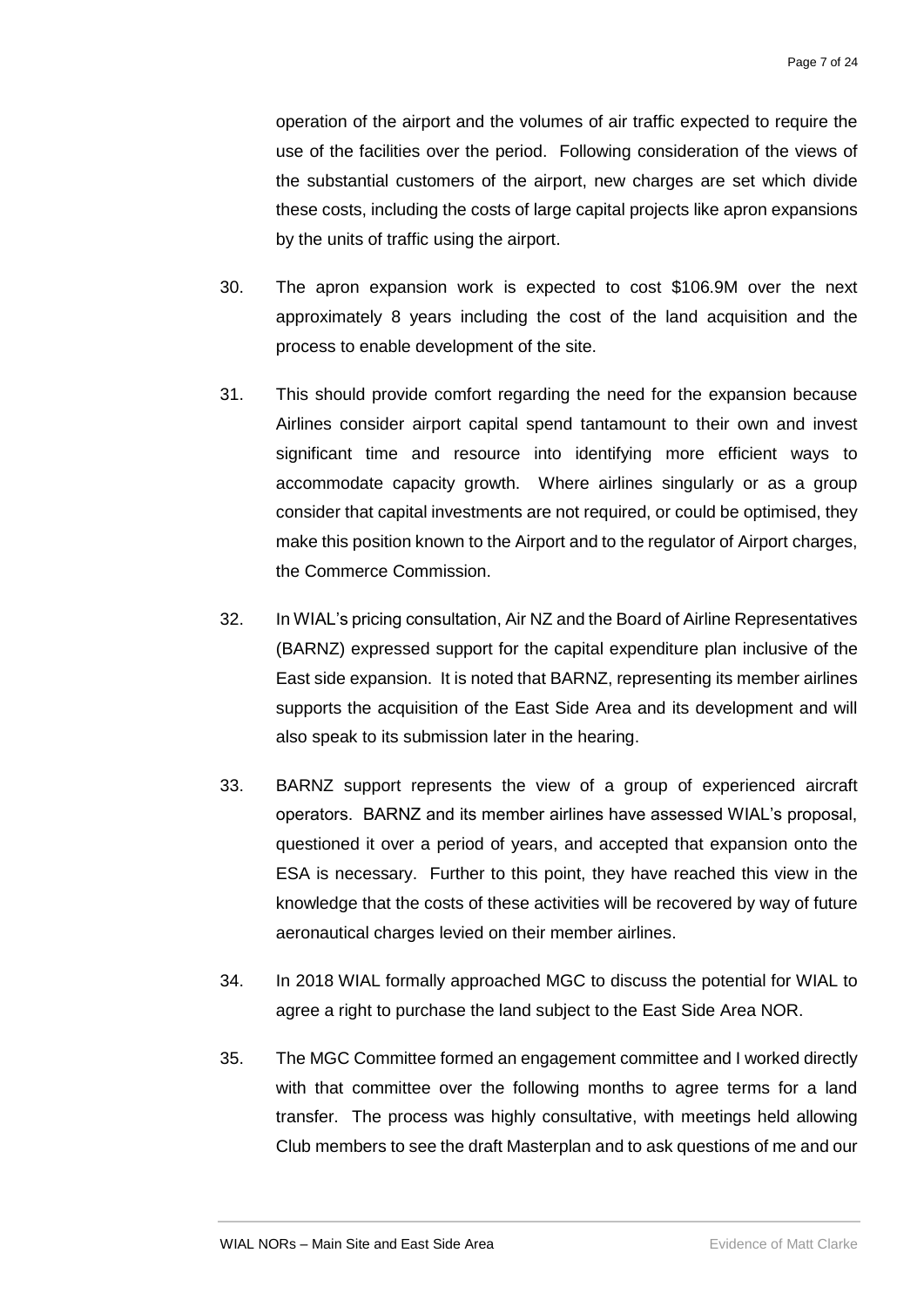Infrastructure experts. WIAL funded the Club to seek expert advice on planning, legal, taxation and matters of golf club design.

- 36. On the 2nd of December 2019, the MGC members voted to sell the southern 12.9-hectare site to WIAL, and an agreement was reached with the Miramar Golf Club (MGC) to purchase 12.9 hectares of the Club site which forms the majority of the East Side Area NOR site. The agreement allows the Club to continue using the site by way of a lease until August 2023, after which the airport will have the option to terminate the lease and develop the site for airport purposes.
- 37. WIAL has had a formal relationship with MGC for many years. A prior land transaction took place in 1994 and involved the airport purchasing a piece of land from the Club for the purpose of realigning the road to create more usable area to enable the development of the main terminal building in use today. The design and location would not have been feasible without the Club land and the Airport funded a redesign of the golf course to enable the club to retain an 18 hole course.
- 38. As part of the transfer arrangement, the Club entered into a perpetual agreement granting WIAL the first right of refusal over the sale of the remainder of the MGC land as it was recognised that at some point in the future the land was likely to be required for airport redevelopment. In return WIAL agreed to a long-term sponsorship arrangement which provided the Club with an ongoing source of funds to support its activities which continues today.
- 39. The sale and purchase agreement for the transfer has been executed, the resource consent for the subdivision (SR 467449) has been issued, the survey plan for the subdivision (LT 552938) has been 'approved as to survey' and the e-dealing for the subdivision and transfer of the property from the Miramar Golf Club Incorporated to Wellington International Airport Limited is currently lodged with Land Information New Zealand for registration. WIAL is currently the beneficial owner of the property and will become the registered legal owner once the new title issues, which is expected to be in the next 5-10 working days (in advance of the hearing date).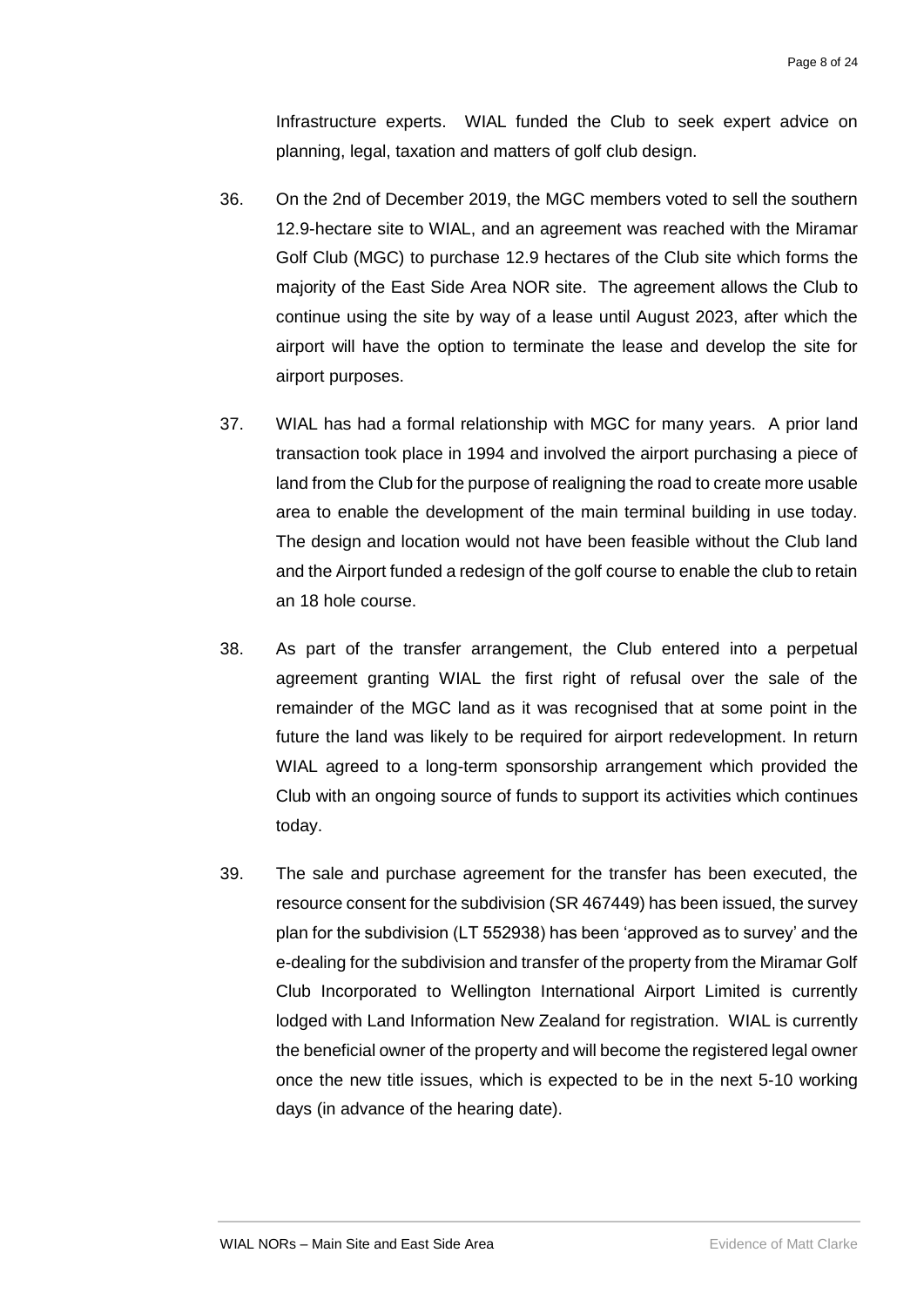### <span id="page-10-0"></span>**WCC Legal Road Areas**

- 40. WIAL owns all of the land subject to the NORs with the exception of two parcels which remain in the ownership of Wellington City Council. These parcels, being a 966 m<sup>2</sup> site on Coutts Street and a 1158 m<sup>2</sup> site on Moa Point Road are former legal road sites.
- 41. The Moa Point Road site is currently leased to WIAL and used for car parking. The Coutts Street site is a short piece of road reserve providing access to the airport. Wellington City Council has agreed to sell the sites to WIAL. The terms of the sale have been agreed by both parties and the terms of the transfer are being finalised.

## <span id="page-10-1"></span>**CONSULTATION ON MASTERPLAN AND FEEDBACK RECEIVED**

- 42. In October 2019 and prior to the East Side Area NOR being lodged, Wellington Airport wrote to (and hand delivered) all property owners surrounding the airport providing a copy of the draft Masterplan, a summary of the anticipated effects and also outlining WIALs intention to lodge a Notice of Requirement to designate the southern portion of the Miramar Golf Course. Most of the feedback received related to how the growth plans align with New Zealand's climate change ambitions, the need to improve infrastructure resilience, forecast traffic flows and the potential impact on the closest neighbours in Strathmore Park.
- 43. These issues are addressed in full by WIAL's experts who have provided evidence to the Panel. In summary however, WIAL's response to the feedback received in December 2019 included information noting that:
	- (a) The proposed plans to 2040 are based on forecast growth in aviation and are designed to ensure vital infrastructure for the region is capable of meeting the anticipated needs of airlines and travellers.
	- (b) Any developments will be staged in response to increasing demand over time. The projected growth equates to around 3% per year consistent with historic rates of growth seen at the airport.
	- (c) Wellington Airport has adopted a target to reduce carbon emissions from airport operations by 30% by 2030. This target aligns to global emission pathways, which aim to limit global warming to 1.5 degrees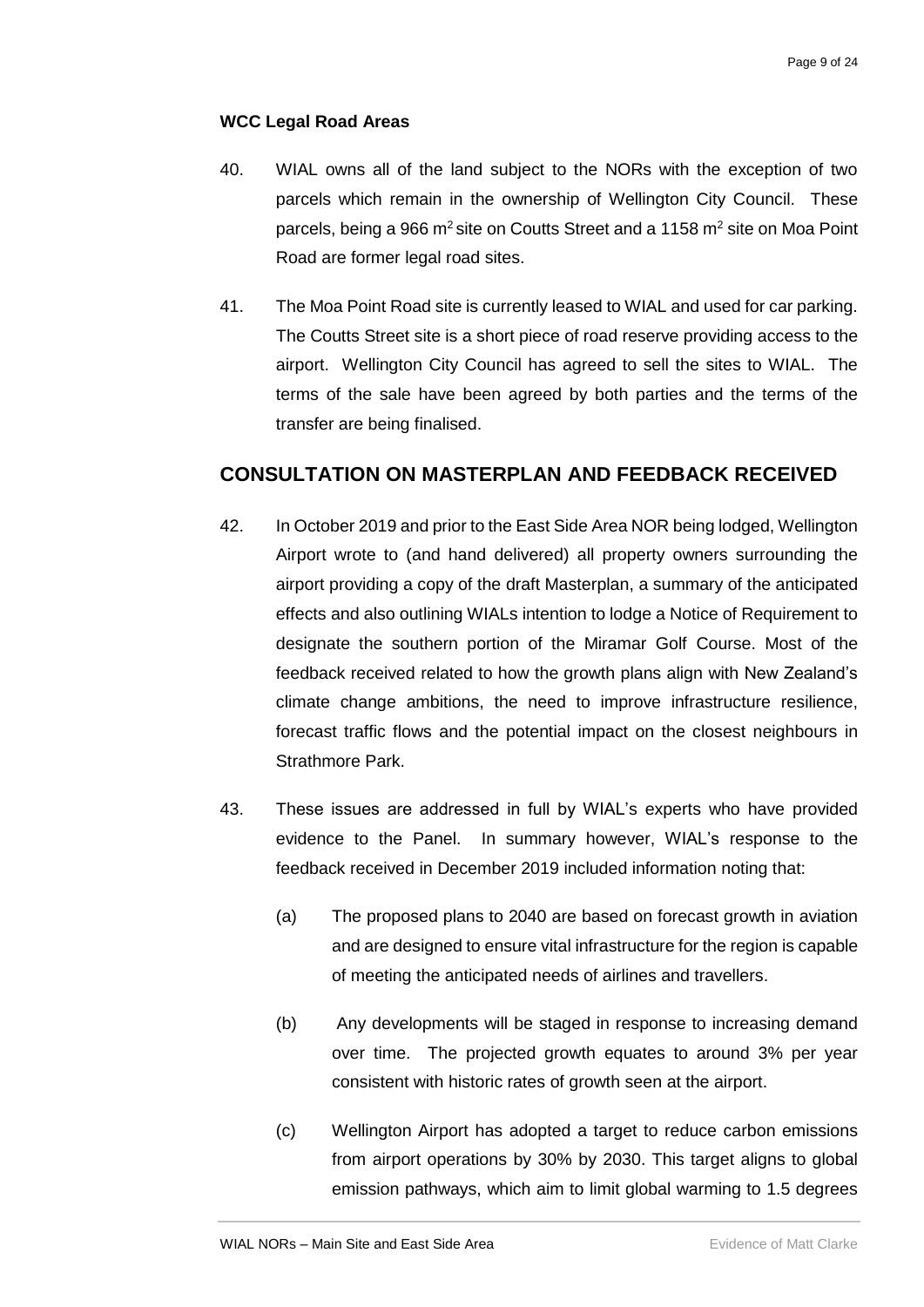Celsius. Wellington Airport will work closely with its architects, engineers, and contractors to ensure new construction projects meet high standards of sustainability. The Airport is also partnering with airlines to support initiatives such as electrification of ground power and performance-based navigation.

- (d) The Airport's climate change adaptation planning considers the effect of increased rainfall intensity and storm events on our existing stormwater network capacity which will inform the design of new airport infrastructure.
- (e) WIAL noted an understanding that local traffic congestion is a significant issue to the local community and had committed to facilitating any mode of future public transport adopted including continuing to enable multi-modal options to travel to and from the airport and for long term collaboration with 'Lets Get Wellington Moving'.
- (f) In response to feedback from neighbouring residents in Strathmore Park (ie residents in Bunker Way and Raukawa Street), the Airport noted that it was continuing to carry out detailed assessments to understand the effects on their properties, and that the Airport was available for further discussions. Further discussions with neighbouring property owners is outlined in more detail below.
- 44. I also note that WIAL organised two "open day" sessions on 28 January 2021 where interested parties could drop in to ask questions about the two NORs.

## <span id="page-11-0"></span>**AVIATION IN THE TRANSITION TO NET ZERO 2050**

- 45. WIAL recognises that the effects of climate change and global sustainability are of increasing importance to the community, WIAL's customers and the aviation industry, and WIAL is committed to playing our part in helping New Zealand to achieve our national target of net zero emissions by 2050.
- 46. WIAL together with its airline and aviation sector partners, work closely with government agencies to ensure that all policy requirements are met and is closely engaged in the development of climate-related policy.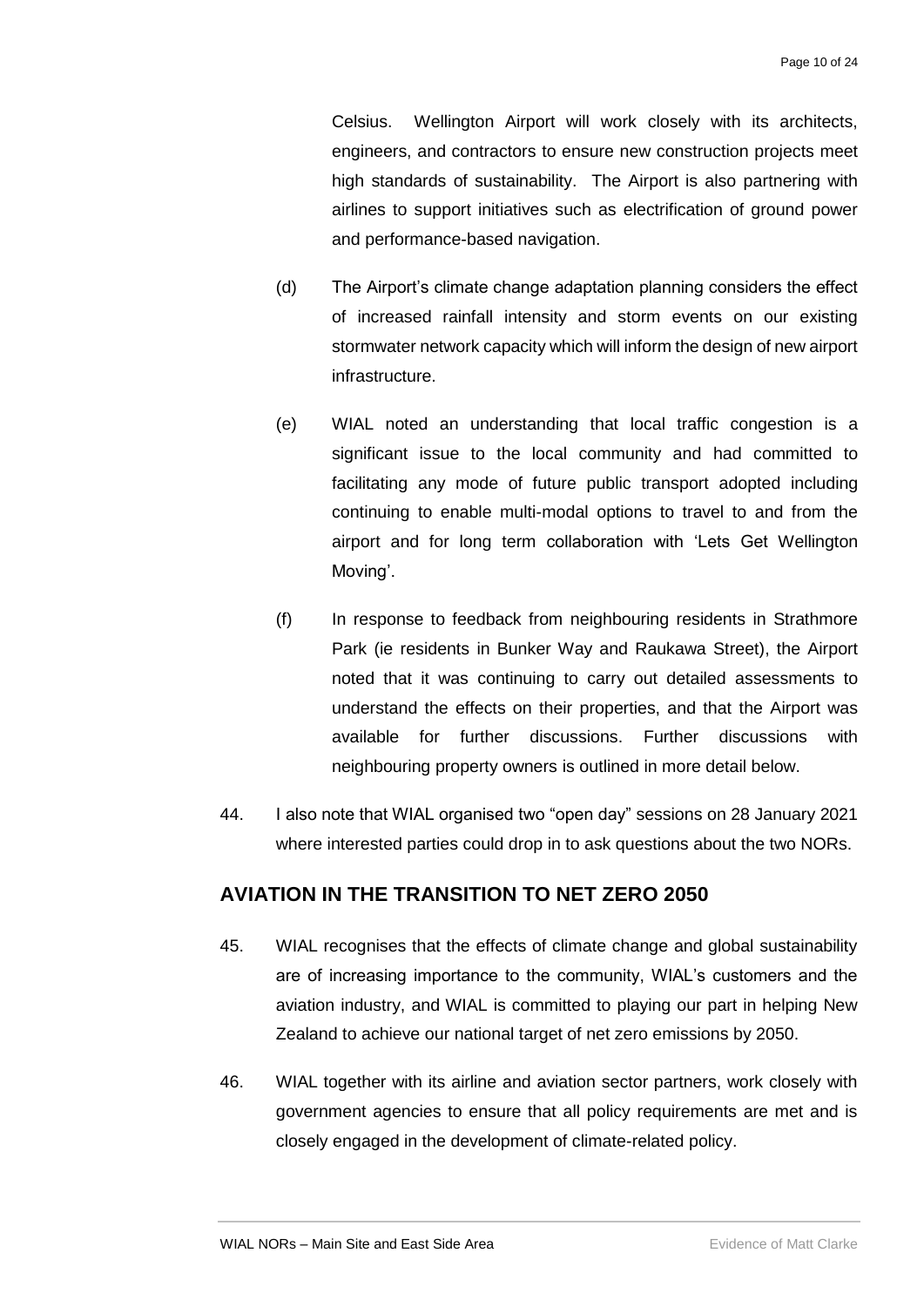- 47. The draft Climate Change Commission advice to government (February 2021) presented the recommendations for reducing emissions in New Zealand to reach the 2050 targets, including the setting of emissions budgets and the policy direction for the first emissions reduction plan.
- 48. WIAL, as a member of NZ Airports Association, submitted on the draft and will closely follow the development of the final advice and government response. The Climate Change Response Act 2002, as amended by the Zero Carbon Act 2019, is consistent with the New Zealand and Wellington City declaration of climate emergency and the net zero targets in this legislation are aligned to New Zealand's IPCC Paris climate change commitments.
- 49. I note, as referenced in the Council Officer's report, that the Climate Change Commission in developing a pathway to reaching net zero emissions of longlived gases by 2050 recognises that aviation, both domestic and international, is essential to New Zealand's way of life and aviation is therefore provided for in all scenarios and pathways to meet the 2030 and 2050 emissions targets. Te Atakura – First to Zero (which is WCC's blueprint to make Wellington City a zero carbon capital (net zero emissions) by 2050) also identifies the critical role of the airport in a connected city. The WCC submission to the Climate Change Commission (aligned to the delivery of Te Atakura) confirmed the importance of air travel for tourism, and our reliance on air travel to stay connected to each other.
- 50. The Climate Change Commission draft emissions budgets are based on a sector approach to 2035, considering all available options for reducing emissions where the technology for doing so is possible. The challenge to decarbonise aviation is recognised, with the first emissions budgets to 2035 reflecting the sector-wide efficiency gains realised through fleet improvements, and airspace operations and infrastructure efficiency through collaboration between airlines, airports and air traffic control.
- 51. The Commission has also recognised that technology advancement is expected over the medium term to provide a range of meaningful solutions to reduce emissions from the aviation sector. Notable examples include the electrification of short-distance commercial flights, some uptake of low carbon liquid fuels (biofuels or electrofuels from green hydrogen) and further investment in next generation aircraft. This is a continuation of a long term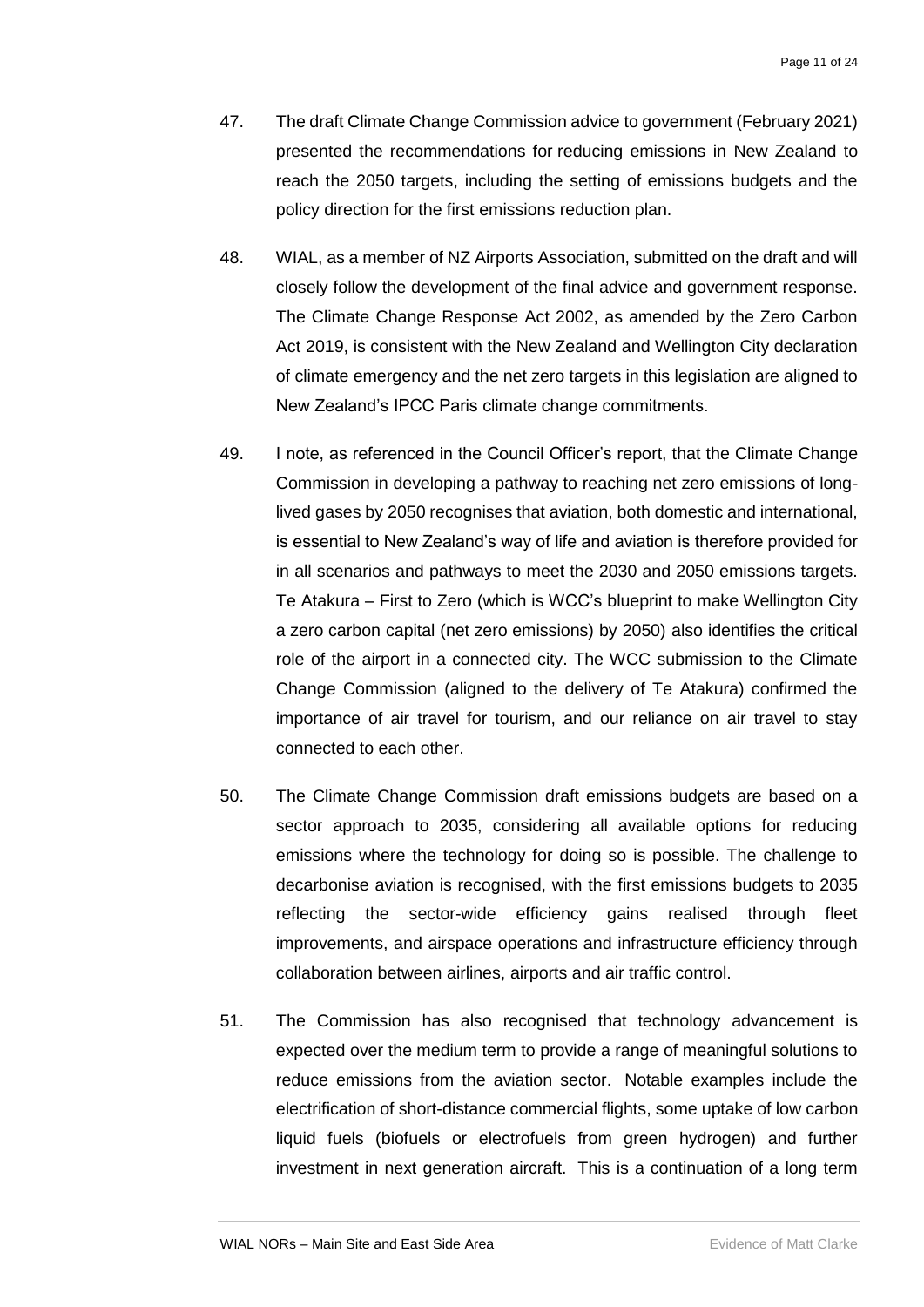sector trend, with aviation  $CO<sub>2</sub>$  emissions today being 56% less per passenger kilometre than in 1990.

- 52. To affirm the industry's commitment to a carbon zero future, IATA has committed to reduce total aviation CO2 emissions 28% below 1990 levels. IATAs airline members, including Air New Zealand, the operator of 73% of passenger seats to and from Wellington has committed to its targets on fuel efficiency and carbon emissions, specifically:
	- 1.5% average annual fuel efficiency improvement between 2010 and 2020
	- Carbon neutral growth from 2020
	- A reduction of 50% in net emissions by 2050 compared to 2005 levels.
- 53. More specifically at Wellington Airport, WIAL has committed to reducing the airport's operational carbon emissions (as well as waste to landfill and electricity use) by 30% by 2030. These targets inform daily decision making, including adopting energy efficient and sustainable construction into airport projects and making changes to how waste and resources are managed. WIAL's carbon emissions target is an absolute target, which means WIAL will reduce emissions irrespective of the Airport's footprint or the number of passengers serviced through the Airport.
- 54. Such clearly articulated local and industrywide commitments should provide the panel with a very high degree of comfort that the ongoing aviation activity at Wellington Airport will be managed in accordance with emission reduction targets and subsequent emissions reduction plans enacted by the Climate Change Response Act 2002.
- 55. As the Airport Authority, WIAL is obliged to plan to accommodate aviation demand to meet the needs of the residents of the city and surrounding region. As described in the evidence of Ken Conway, the industrywide response to the Climate Change issue is generating significant activity in the design of new aircraft and the investment in new technology. Given this fact, it is certain that aircraft technology will change over the next 20 years.
- 56. It is important to note that none of the changes in technology are expected to reduce the need for aircraft parking and facilitation areas as provided for in the ESA NOR. If technological change brings with it the introduction of larger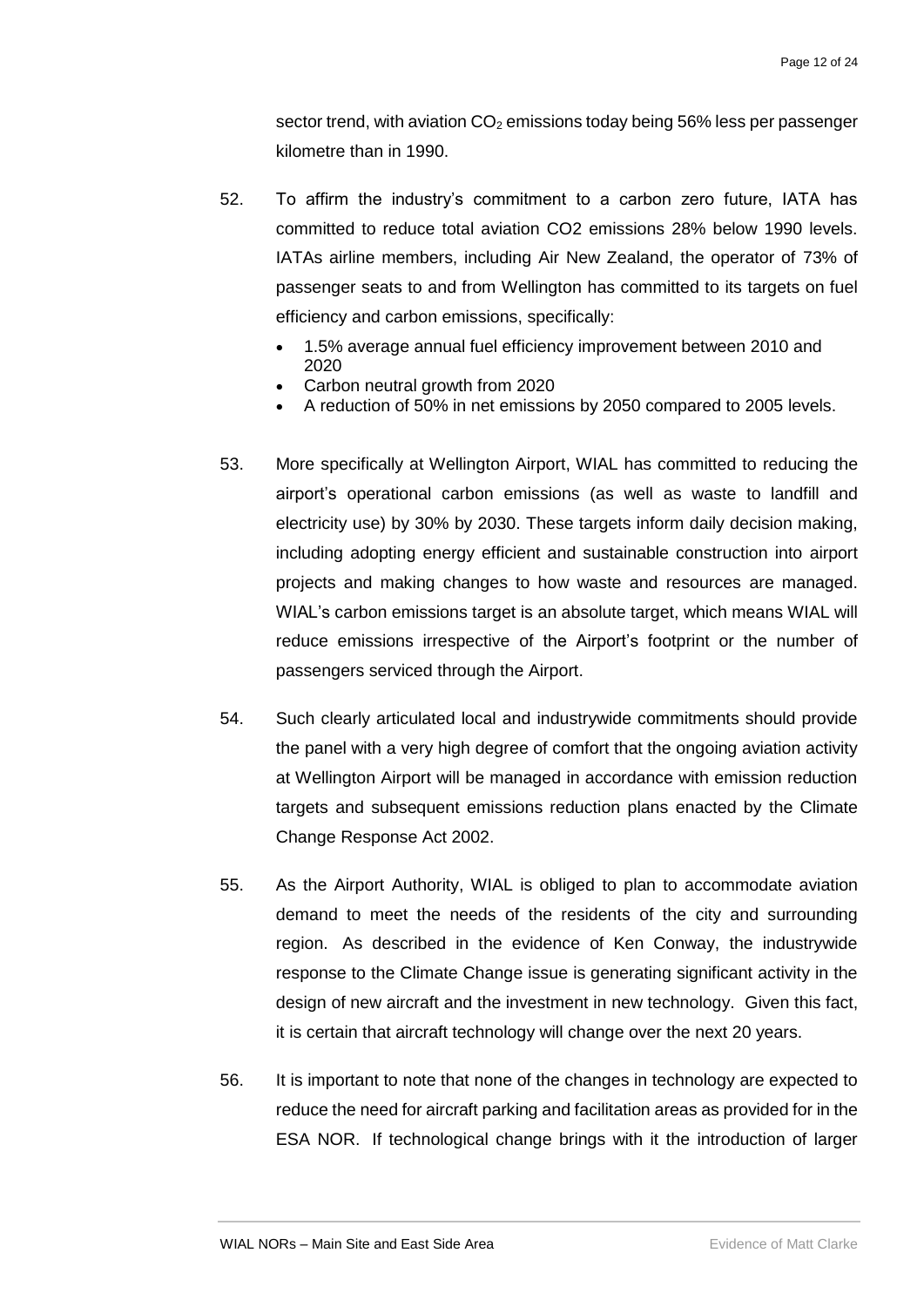aircraft, they will require larger parking areas as described in the evidence of Iain Munro.

- 57. Conversely, should the new aircraft variants be smaller, carrying fewer passengers per movement, additional parking spaces will be required to accommodate higher frequency peak time movement volumes.
- 58. In the unlikely scenario that technological change does not lead to new aircraft designs, focus will need to be placed on enhancing the efficiency of existing aircraft. A key element in achieving this will be the avoidance of requiring aircraft to hold on the ground operating their engines at idle power waiting for an available stand as happens today. Again, this activity will require the need to develop additional parking spaces for aircraft.
- 59. The only thing that is certain about the future of aviation in a low carbon economy is that airports, including Wellington Airport will need the flexibility to accommodate changes in technology as we move toward meeting our nation's net carbon zero 2050 commitment.

## <span id="page-14-0"></span>**NECESSITY OF EAST SIDE AREA NOR/ IMPACT OF COVID19**

- 60. The land subject to the East Side Area NOR is ideal for the expansion of the aircraft apron because:
	- (a) It is adjacent to the existing passenger aircraft apron;
	- (b) Aircraft hardstands can be developed such that they allow efficient walking access to the passenger terminal;
	- (c) The expansion area is sufficiently distant from the airport runway to enable the design of a compliant terminal and taxiway system;
	- (d) The apron expansion can be built without realigning State Highway 1;
	- (e) Residential properties will not need to be displaced in order to proceed with the development; and
	- (f) WIAL is the owner of the land.
- 61. John Howarth's evidence details the initial requirement for the ESA to relocate aviation support functions to enable the development of additional aircraft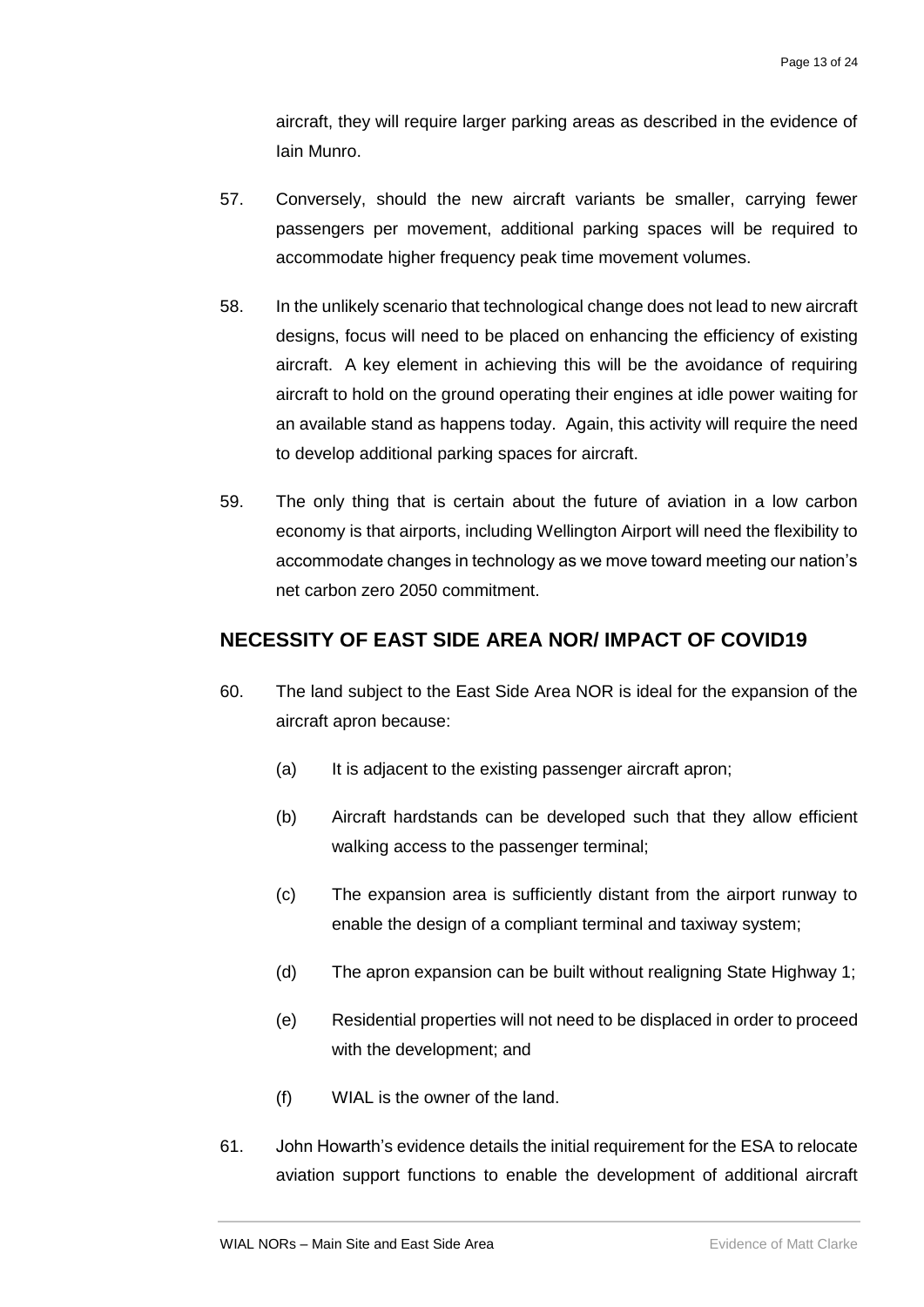parking stands. He also notes the shortage of stands at current activity levels and the difficulties this creates in peak times and during periods of high wind.

- 62. Iain Munro's evidence details the immediate need to cater for current traffic levels more efficiently and the infrastructure developments required to accommodate the projected number and types of aircraft expected to use the Airport over the Masterplan period.
- 63. In the year ended February 2021, even during the Covid affected period, there have been instances where regional aircraft were required to hold waiting for a parking position adjacent to the terminal. In total Air New Zealand's regional fleet had to wait a combined 203 hours at idle power settings waiting for a free position. This number, equivalent to 400 flights between Wellington and Nelson illustrates the significant and immediate efficiency gains to be made from adding aircraft parking capacity at peak times. It is the avoidance of the costs of aircraft delays that justify to airlines the need to invest in additional aircraft apron.
- 64. Iain Munro, WIAL's expert in Airfield design will detail how the aircraft busy hour forecasts are generated and how these translate into apron space requirements for aircraft manoeuvring and ancillary services both today and in future.
- 65. As a consequence, and despite the recent effects of the COVID-19 pandemic on the aviation industry, the need for the designation of the East Side Area to meet the long-term growth requirements of the airport remains.
- 66. By way of background, Wellington Airport commenced operations on the current runway in 1959 and as discussed above the airport is an intergenerational asset. The current Airport Master planning period extends for 20 years and the facility will act as an essential piece of community infrastructure for many years beyond that.
- 67. IATA, the international Air Travel Association, anticipates a return to aviation growth within the next  $2 - 5$  years with the precise timing dependent upon the speed at which the COVID virus vaccinations can be administered.
- 68. The underlying support for aviation growth as an enabler of social connection and economic activity remains unchanged. These drivers have produced long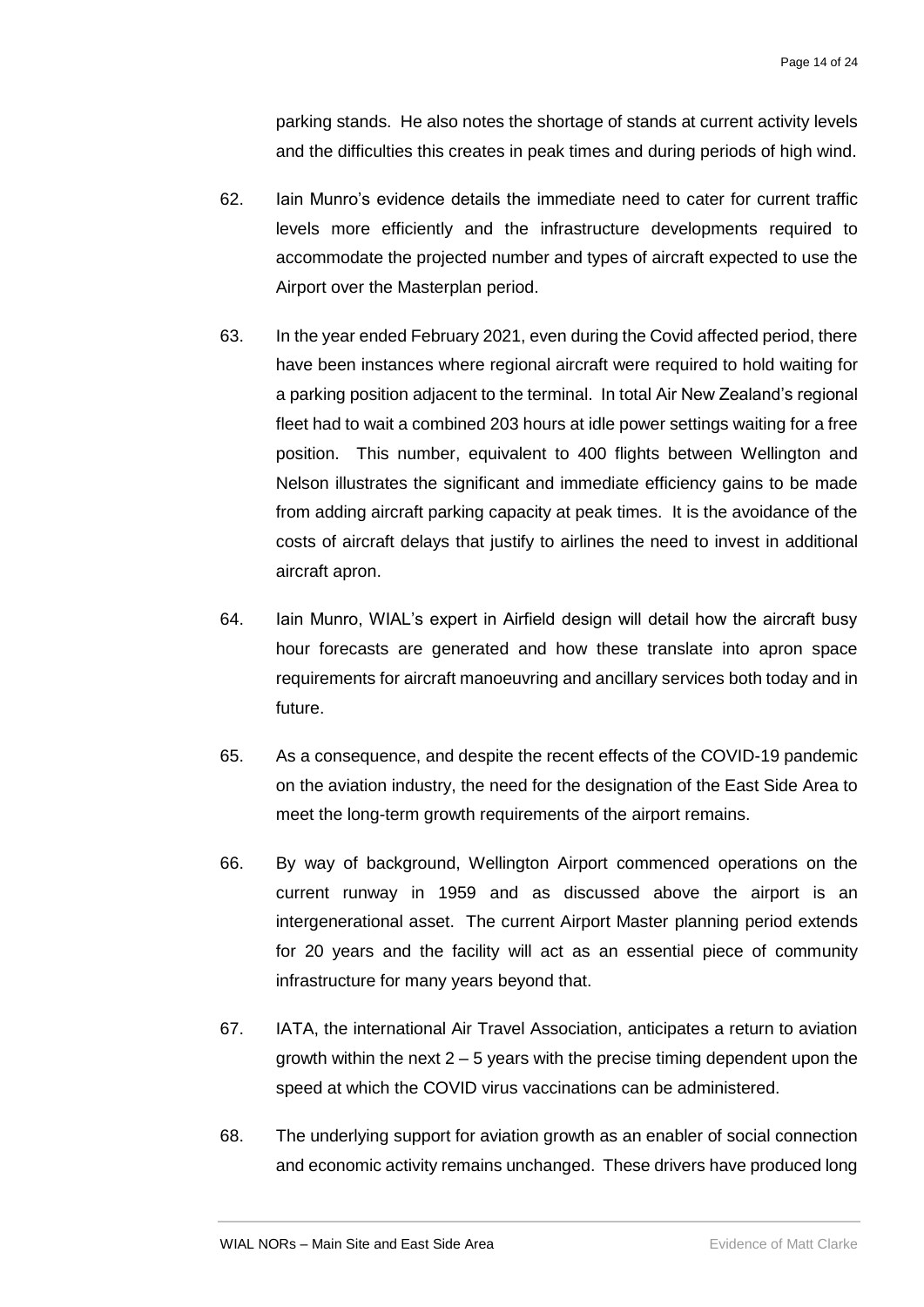term aviation growth of 2 – 3% per annum and remain valid for future planning purposes.

- 69. Wellington's air traffic is primarily (>80%) related to domestic travel. This segment of the market is expected to recover the fastest, followed by short haul such as trans-Tasman/Pacific with long haul traffic expected to remain affected for the longest duration.
- 70. In this context Wellington Airport is ideally positioned to recover quickly from the pandemic, meaning that it is as important as ever to prudently prepare to meet expected growth requirements.
- 71. The domestic travel recovery is already evident from recent operating statistics. In April 2020, the peak of the COVID-19 crisis, 6,500 passengers used Wellington Airport. In the month of May 2020 that number grew to 49,000, 130,000 flew in June and the Domestic passenger volumes recorded in March 2021 were 350,500. This represents 70% of the pre-Covid volumes even with an Auckland travel restriction affecting 11 days that month.
- 72. Mike Vincent will provide further information regarding the aviation activity forecasts and recent industry forecasts, all of which support the ongoing need for the Airport Authority to position the community asset to cater for the continued growth and change in aviation activity but noting the short delay in that growth due to the pandemic.

## <span id="page-16-0"></span>**RESPONSE TO SUBMISSIONS**

73. I respond to some issues raised by submitters below.

## <span id="page-16-1"></span>**Noise**

74. A number of submitters have requested that the Airports "Quieter Homes" Acoustic Mitigation Programme be extended as a result of airport activities expanding onto the golf course land. This programme, in accordance with the Airports Noise Management Plan, collects money from aircraft movements specifically for the purpose of providing for the installation of noise attenuation to homes most affected by aircraft noise. 647 separate residential properties on 25 neighbouring residential roads benefit from this comprehensive programme. The Wellington Airport Quieter Homes programme is based on co-existence with the airport in its current layout. However, WIAL understands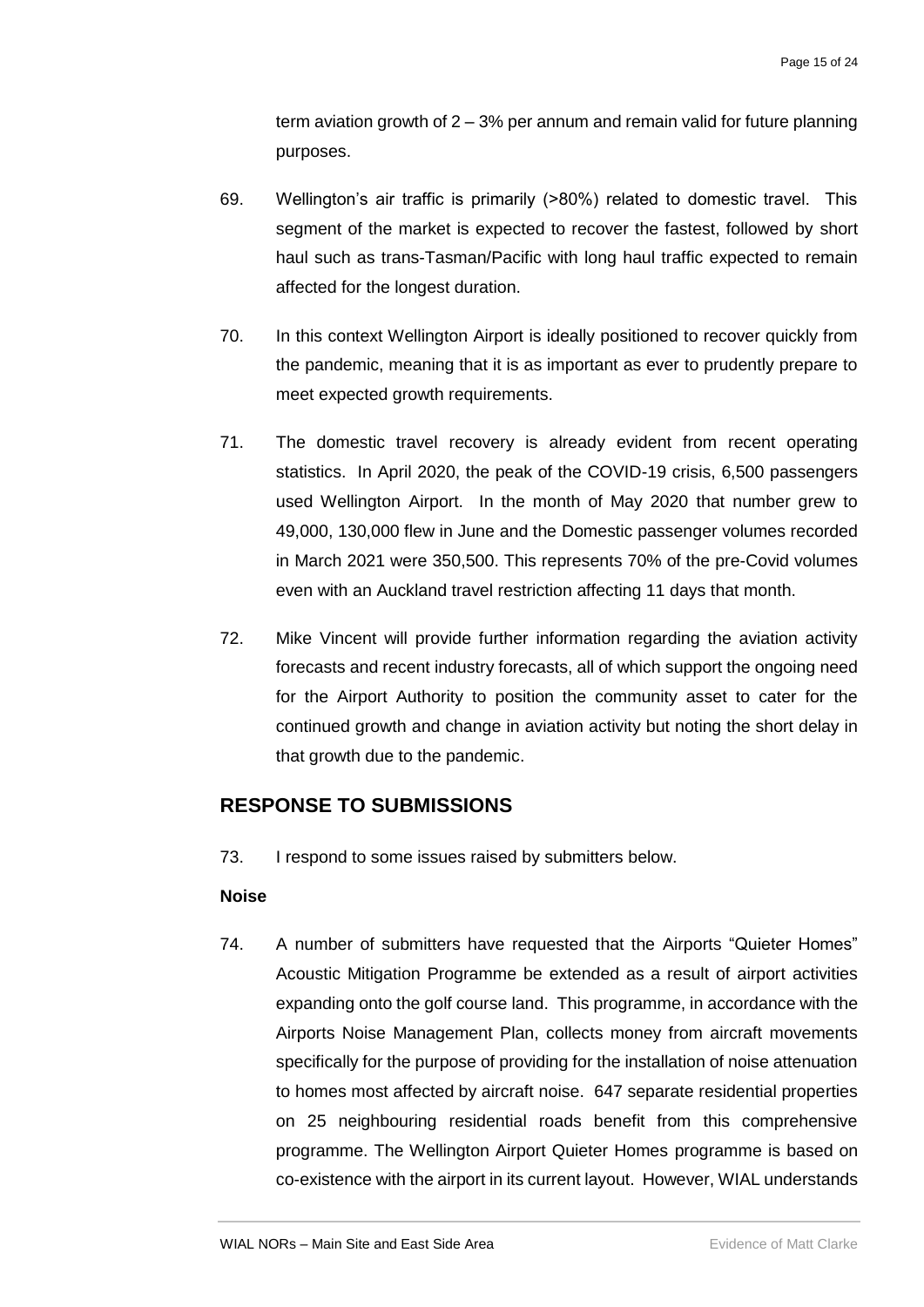that the introduction of apron/taxiway onto the ESA will mean an altered noise environment for those closest residential properties, and as such is agreeable to a new condition to the effect that the most affected homes will be offered a ventilation package. The detail of this proposed condition and its rationale is discussed in the evidence of Laurel Smith.

- 75. By way of background information, Wellington Airport's proximity to residential areas has required it to pay close attention to the management of noise related issues. The Airport comfortably operates within the WCC District Plan noise requirements. The District Plan requires the Airport to manage its noise levels responsibly to limit the impact on the surrounding community via the implementation of a Noise Management Plan advised by the Air Noise Management Committee.
- 76. Noise is continuously measured from three locations around the local neighbourhood at the Air Noise Boundary (**ANB**). Aircraft movements are tracked and recorded, and the Airport has an overall limit of noise as measured at the ANB contained in the District Plan.
- 77. A curfew is in place which restricts the operation of aircraft outside the hours they are required to operate in order to efficiently service the trans-Tasman air routes.
- 78. Guardians of the Bays (GOTB) have submitted that WIAL has fallen far behind in its expected upgrades to residences in the Air Noise Boundary. It is important to note that the roll-out dates for 'Quieter Homes' are indicative only as the pace of development is heavily dependent on the voluntary uptake of the property owners that have been offered packages, and the level of work that is actually required in order to achieve the targeted internal noise level (45 dBA Ldn). Both of these factors have exceeded initial forecasting. The Quieter Homes roll-out in the last 12 months has also slowed as a direct result of Covid-19 but is now progressing at a rate of 3 properties per quarter.
- 79. GOTB have also submitted that there should be far greater involvement of the community surrounding the airport, and that the designation does not mention the community as being a stakeholder in the requirement of a Noise Management Plan.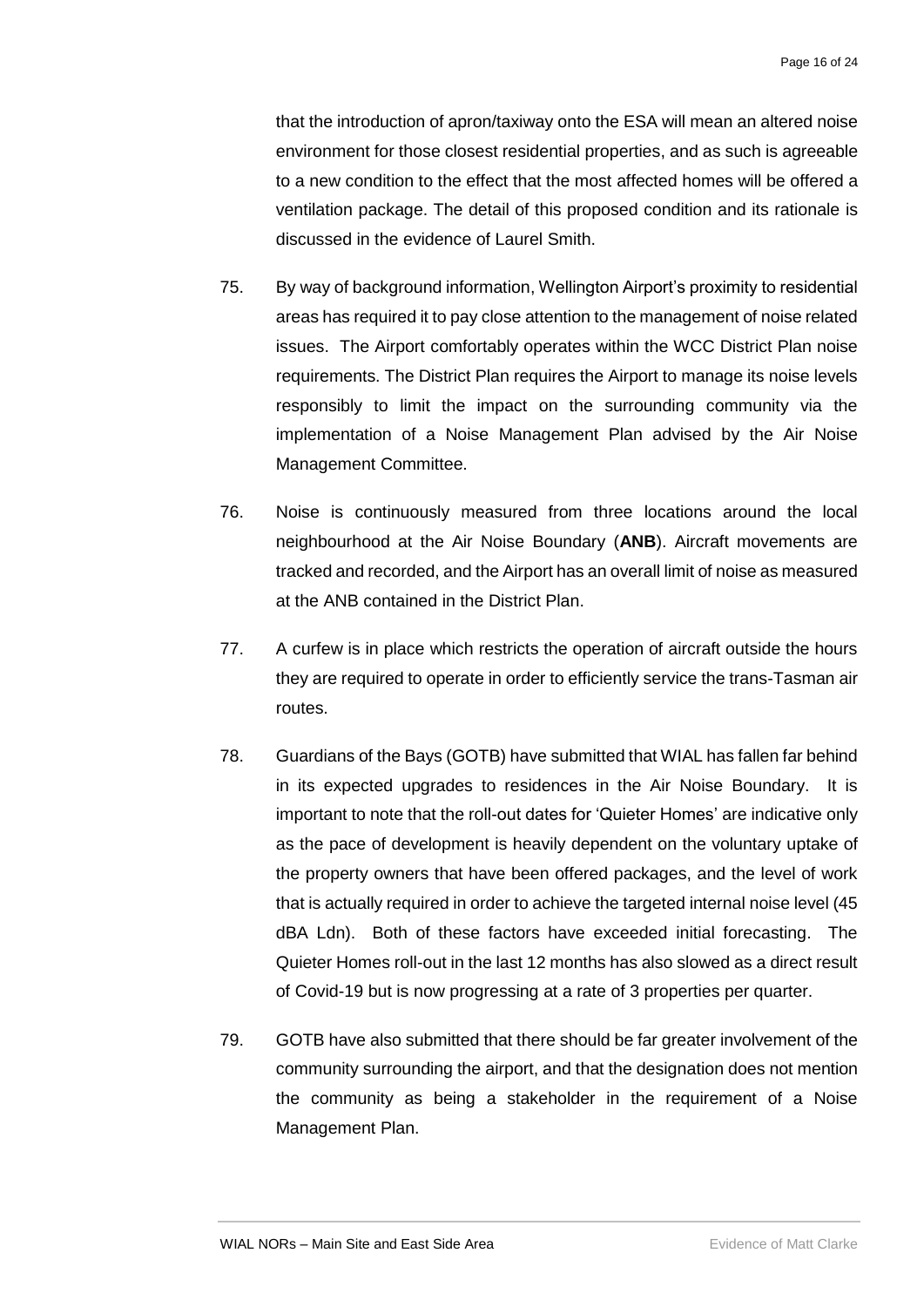- 80. The Air Noise Management Committee (**ANMC**) is an independent body with representatives including up to four local residents, the Airport, BARNZ, Airlines, WCC, and Airways NZ. The Mission Statement for the ANMC is "*As a partnership between airport, operators, and the local community, provide assistance and advice to WIAL in its preparation and implementation of a noise management plan for Wellington Airport that will assist the relevant parties in complying with the objectives and rules of the District Plan*".
- 81. The ANMC meets quarterly and closely monitors adherence to the methods and processes outlined in the Airport's Noise Management Plan (**NMP**) for remedying and mitigating adverse effects of airport noise. These procedures, such as controlling hours of flight with a curfew, restrictions on the use of auxiliary power units and engine testing have been designed to minimise the impact of airport related noise on the surrounding residents.
- 82. The conditions proffered by WIAL state that the Airport shall update its noise management plan, ensuring that its responsibility for the ongoing membership and function of the Noise Management Committee shall be set out within the Terms of Reference of the NMP. The current Terms of Reference are currently outlined in Part D of the NMP and are **attached** as **Appendix 1** and require at least three, but up to four residents' representatives on the committee. The Terms of Reference acknowledges the community as a key stakeholder.

### <span id="page-18-0"></span>**Landscape and Visual**

- 83. WIAL acknowledges that the developments outlined in the ESA development will result in Landscape and amenity effects on the closest neighbours over time. For this reason, WIAL has engaged with these neighbours directly to help them to understand the nature of the Airport's plans and the anticipated effects on their homes.
	- (a) The submission of George and Andrea Rota specifically notes the open approach WIAL has adopted in these discussions. All residents identified as being affected have been contacted directly by way of hand delivered messages and face to face discussions attended by me have also taken place.
	- (b) Since the Masterplan was finalised in 2019, three homes have sold in the area identified as being affected. These properties have all sold at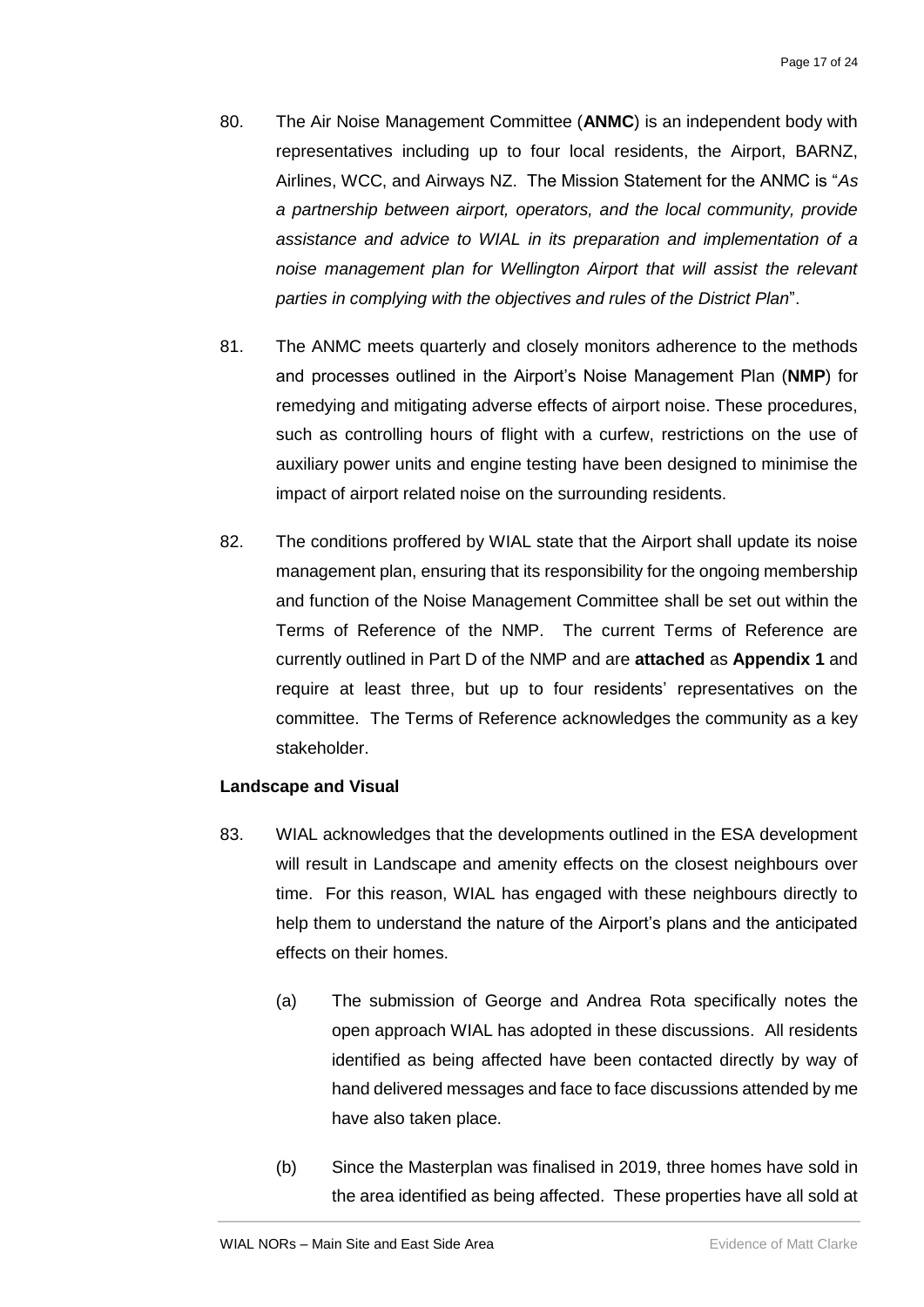prices more than their capital values even though WIAL's development intentions were well known. In WIAL's opinion the conditions associated with the NORs provide a strong level of protection of amenity for neighbouring homeowners.

- (c) Notwithstanding that, WIAL intends to continue to proactively engage with the property owners most affected to understand their concerns and seek to work with them to provide a solution.
- 84. Regarding the impact on landscape and visual amenity, it is important to consider that the development proposed is likely to be staged over a significant period. The earliest WIAL can take possession of the site is August 2023 in accordance with the agreement reached with the Miramar Golf Club. John Howarth's evidence details the likely staging of the development from that time and the establishment of a substantial buffer zone between airport activity and existing residential properties.
- 85. In summary, the initial impacts are likely to be difficult to discern as the incremental developments are undertaken over the two decades it is expected to take the airport passenger traffic to grow toward 12 million passengers per annum. That is why a 15-year lapse period was sought for ESA NOR even before COVID but WIAL is content to accept a 10- year lapse period as suggested by the Council's Reporting Officer.

### <span id="page-19-0"></span>**Existing Site Utilisation**

- 86. Several submitters have asked why WIAL is utilising the former Golf Club site rather than its current flat airport zoned land to the West for the proposed activities. The reasons why the land to the West is not suitable for the types of activities proposed include:
	- (a) The future need for the western side of the airport is for extended airport apron (as shown in the updated Masterplan). To support the primary passenger and freight activity of the airport, additional space will gradually be required for aircraft parking/staging areas, Code C, D and E aircraft hangarage and associated facilities. These airport services are required to be connected to the taxiway system but have a lesser requirement for connectivity to the passenger terminal.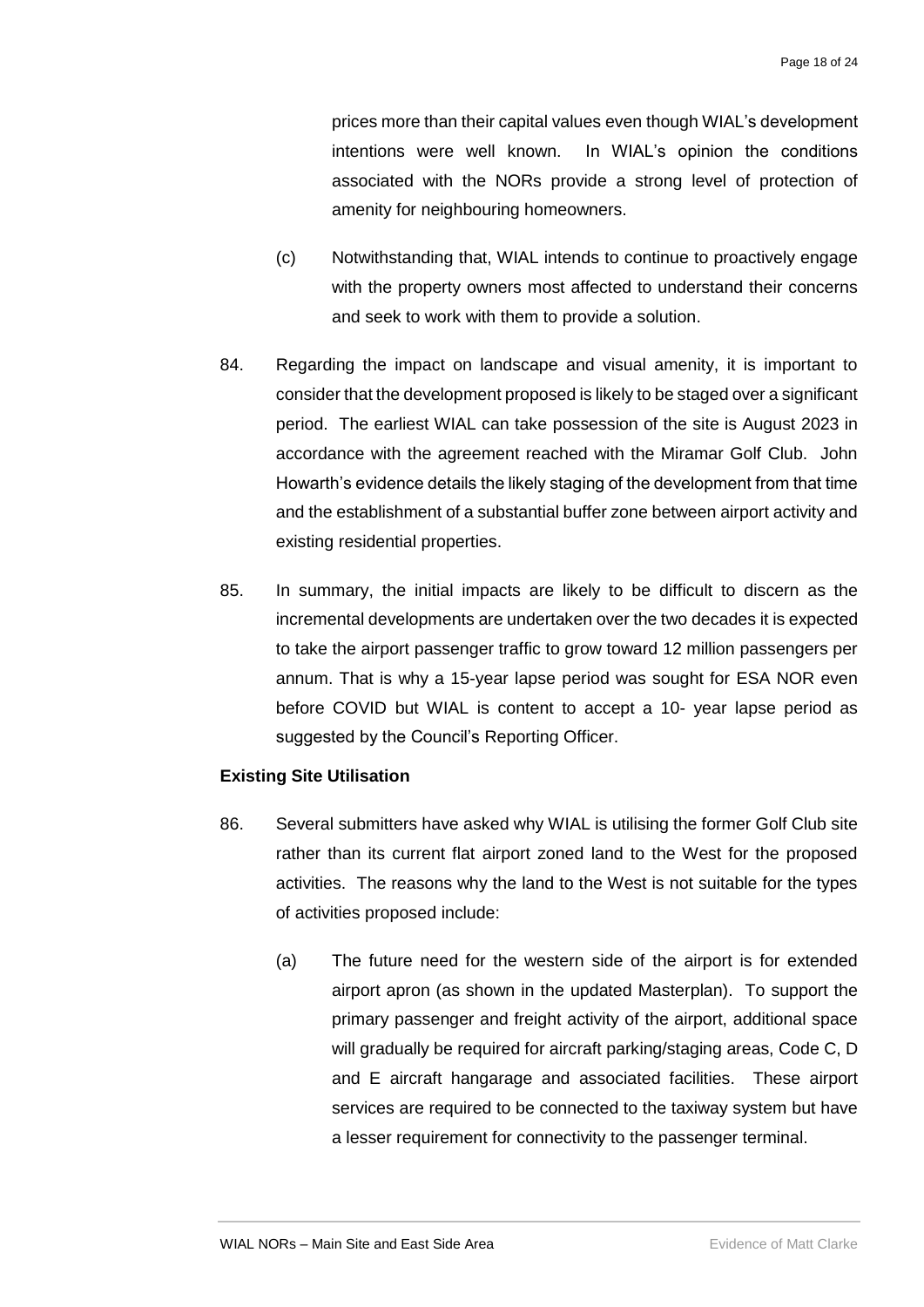- (b) The existing retail, commercial and light aircraft hangars on the western side of the airport are expected to be displaced as necessary. Upon each renewal of the leases in the area, demand for additional aircraft facilities is reviewed and when the space is required to support the airport's primary activity the leases will not be renewed. It is not appropriate to build new facilities in this location, when in future they would have to be removed/relocated.
- (c) The types of activities proposed to be located on the land subject to the NOR depend on proximity/efficient accessibility to the main terminal building and access to airside (i.e., to the commercial airlines). The land to the west is separated from the main terminal building by the runway.
- 87. The multi-user freight facility shown in the 2040 Masterplan will effectively replace the existing end-of-life freight buildings in a similar location, with one that meets the current needs of our existing freight tenants. These tenants require this new freight building to have direct airside access, and therefore this is the most appropriate location for them. The size of this building will be constrained by Civil Aviation rules (such as Obstacle Limitation Surface and wing tip clearances). Therefore, additional floor space, which does not require airside access, is likely to be required as aircraft traffic volumes grow, hence being provided for as part of the NOR.

### <span id="page-20-0"></span>**Public Access through Airport**

- 88. Councillor Sarah Free, the WCC Environmental Reference Group, Strathmore Residents Association, Naomi Stephen Smith have submitted that the Airport should retain public access through the site via Stuart Duff Drive. To clarify, Stuart Duff Drive is a private road owned, maintained and access controlled by WIAL. As previously described, airport land is very scarce, and the Airport Authority is obliged to use the available land to best provide for the needs of Airport activities.
- 89. The Masterplan indicates that space will remain available to retain a public road for the period to 2040. Notwithstanding that, it must be noted that should conditions change causing the land occupied by the road to be required for another airport purpose or for security purposes then that access may need to be restricted or removed.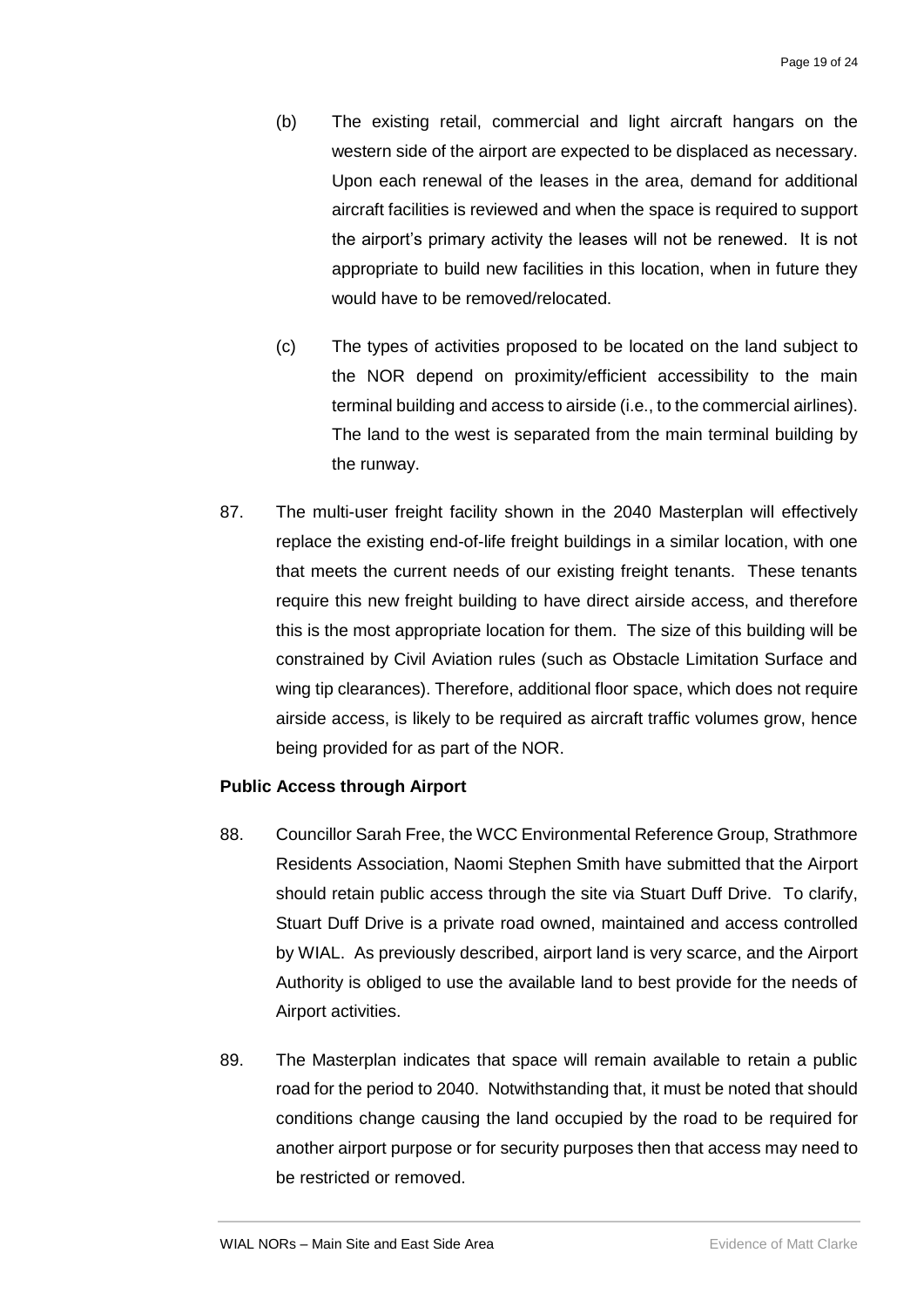### <span id="page-21-0"></span>**Public Transport**

- 90. Greater Wellington Regional Council and Generation Zero have submitted that public transport must be appropriately catered for by the NOR. WIAL notes that the ESA NOR is designed to accommodate aircraft facilities and the Designation will not affect the access of public transport to the airport as a whole.
- 91. Similarly, the Main site NOR does not impact the ability of the Airport to accommodate public transport. As indicated by the Masterplan, public transport is considered to be an important mode of ground transport over the Masterplan period and will be required for the airport to meet its growth expectations.
- 92. The Transport hub completed in 2017 has its ground floor dedicated to a facility designed to accommodate existing diesel and larger electric busses should these be adopted in future. Additionally, areas have been identified adjacent to the Transport hub which will enable various modes of rapid transport (such as light rail and/or segregated corridor high frequency busses) to access the main terminal building enabling the integration of whichever solution is adopted by local authorities.
- 93. WIAL has participated in the transport planning activities arranged by the Let's Get Wellington Moving organisation (**LGWM**). WIAL considers it critical that the City's and Region's transport planners are aware of the Airport's long term activity expectations to enable them to build these into the overall models predicting the future requirements and required infrastructure upgrades.
- 94. LGWM has met with WIAL to discuss the Masterplan. WIAL's growth expectations and the associated ground transport demand profiles have been provided to LGWM and for part of the long-term transport modelling for the city. Mark Georgeson discusses this matter in more detail in his evidence.

### <span id="page-21-1"></span>**Bird Strike**

95. The WCC Environmental Reference Group and Forest & Bird Youth have submitted that the increase in flights will mean an increase in bird strike, including threatened native species. The WCC Environmental Reference Group also incorrectly stated that the Civil Aviation Authority Bird Incident Rate Report states that Wellington Airports incident rate is trending upwards.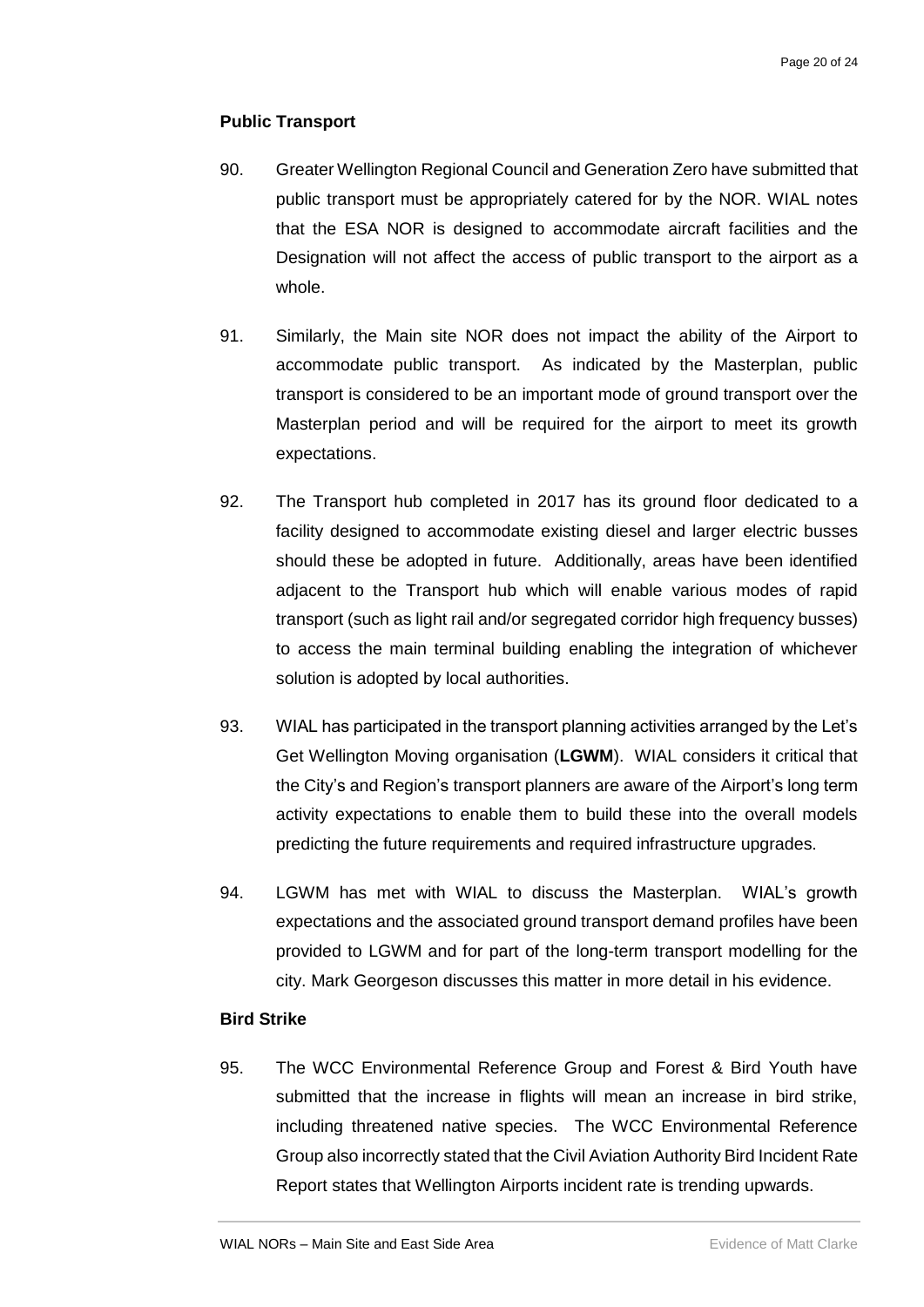- 96. The Civil Aviation Authority (**CAA**) currently ranks Wellington Airport as having a low risk of bird strike (and has been in this category since 2010), with the bird strike incident rate trending downwards since October 2019 (based on a reported bird strike of less than five incidents per 10,000 aircraft movements (CAA, 2020)).
- 97. Over the period impacted by COVID, a reduction in aircraft activity meant there was an increase the apparent bird strike incident rate given the extreme reduction in aircraft movements. As volumes return to normal levels WIAL anticipates a reversion to the long-term activity trends.
- 98. The Airport invests substantial time and resource each year in managing and monitoring local bird populations to decrease bird strike incidences.

# <span id="page-22-0"></span>**RESPONSE TO COUNCIL SECTION 42A REPORT**

- 99. Mr Ashby has requested WIAL to address the issue of future airport activity forecasts in the context of the global pandemic and New Zealand's climate change response. Mr Vincent addresses these points in his evidence, noting that the issues have been carefully considered, and the long-term outlook for aviation growth has not changed in a material or measurable way.
- 100. The key point regarding the future activity forecasts in relation to the NORs is that the outcome of the long-term growth predictions does not affect the Requiring Authority's need for the ESA.
- 101. Anticipated future growth and the speed at which WIAL will need to accommodate it will only determine how rapidly WIAL's land holding is developed for the airport purposes enabled by the NORs.
- 102. At current activity levels during peak times aircraft parking stands are fully utilised and operating efficiency is compromised as aircraft hold on taxiways awaiting others to depart. WIAL intends to develop new apron areas as soon as practicable, and this will require the dislocation of aviation support facilities onto the ESA. Mr Howarth's evidence further describes this requirement.
- 103. The purchase of land from the Miramar Golf Club was a very significant decision for WIAL. The decision was taken after careful consideration of the alternatives and in consultation with Airline partners as the entities who will ultimately pay for the investment, and utilise the facilities created there. The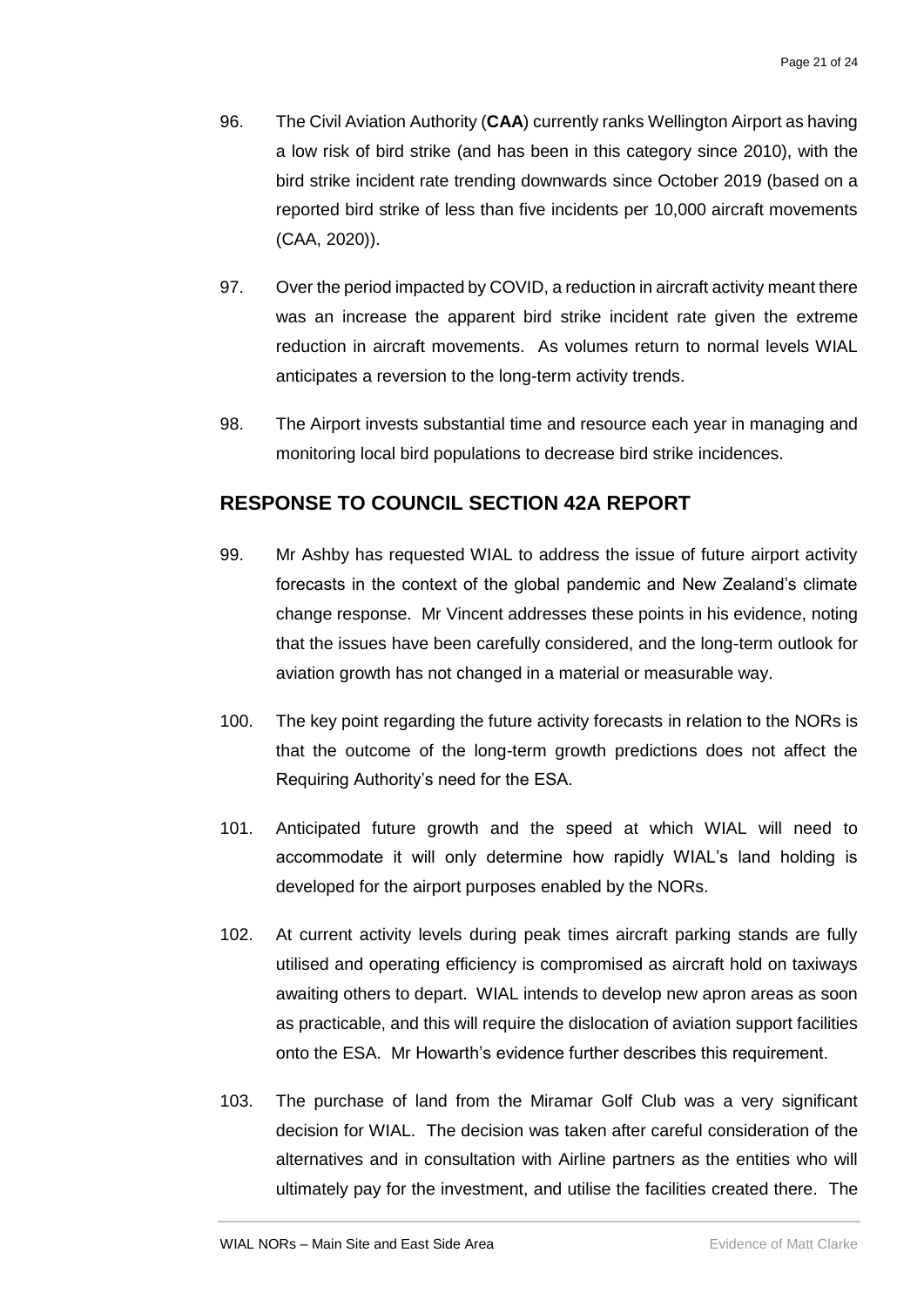material costs associated with embarking on this acquisition, the process required to enable it to be developed and the cost of the developments themselves will be substantial.

- 104. Council has also noted that Wellington Water (WWL) had raised concerns associated with the overlap of the Main Site NOR and the existing wastewater treatment plant (WWTP) designation. WIAL has since been in contact with WWL who have confirmed that the initial information provided to Mr Ashby by WWL was incorrect, and that there are no issues in relation to WIAL's proposed designations with respect to the operation of the WWTP treatment plant and consent compliance. Once sale and purchase agreements are complete in relation to the area shown in Appendix g1 of the Councils Section 42A report, WWL intend to issue an alteration to their designation in order to follow new property boundaries. WIAL and WWL are continuing to work collaboratively on this issue.
- 105. Mr Ashby has recommended a condition relating to climate change requiring WIAL to investigate, implement and report actions that contribute to the ongoing de-carbonisation of activities at the Airport. I can confirm that WIAL is agreeable to such a condition provided it relates to its own operational activities. The exact wording can, as the Officer suggests, be discussed at the planning expert conference.
- 106. Mr Ashby has also asked that WIAL provides the latest information on the Quieter Homes acoustic mitigation programme. The updated Quieter Homes roll-out map is appended to this evidence (**Appendix 2**). The "Quieter Homes" roll-out continues for Area 3. Areas 1 and 2 are complete. The following table outlines the status of the Quieter Homes Programme as at 5 May 2021:

|        | <b>Offers</b><br>made | <b>Application</b><br>forms<br>received | <b>Site</b><br>inspections | <b>Acoustic</b><br>design<br>prepared | Legal<br>agreements<br>signed | <b>Acoustic</b><br>treatment<br>installed | <b>Acoustic</b><br>treatment<br>works<br>underway |
|--------|-----------------------|-----------------------------------------|----------------------------|---------------------------------------|-------------------------------|-------------------------------------------|---------------------------------------------------|
| Area 1 | 38                    | 37                                      | 37                         | 36                                    | 32                            | 32                                        | $\overline{0}$                                    |
| Area 2 | 33                    | 30                                      | 31                         | 30                                    | 30                            | 30                                        | $\overline{0}$                                    |
| Area 3 | 48                    | 39                                      | 38                         | 26                                    | 14                            | 11                                        |                                                   |

107. The "Quieter Homes" team has re-forecast the roll-out programme following the hold on the programme in 2020 due to COVID. An email has been sent out to affected persons and the updated forecast programme dates have been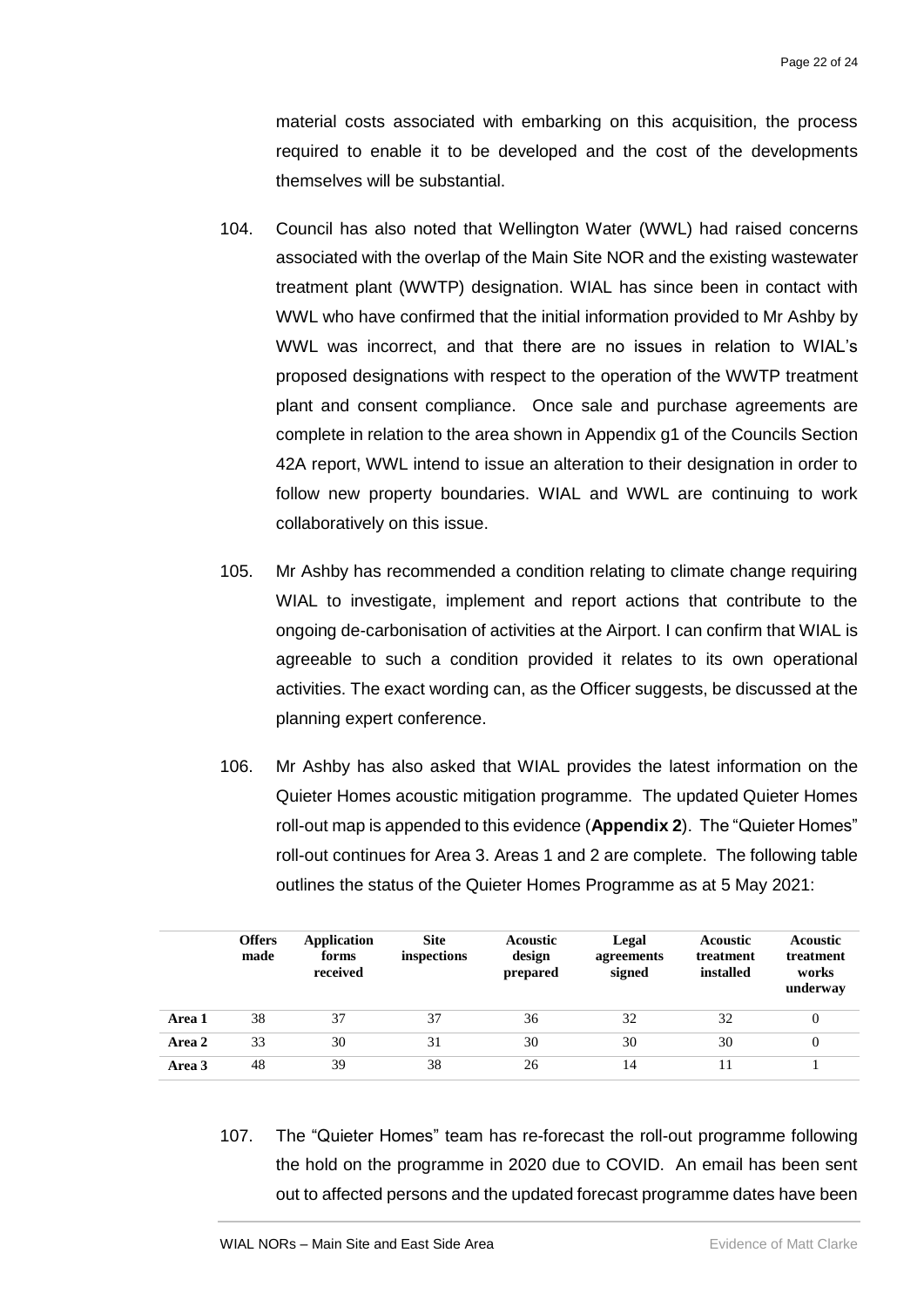published on WIAL's website. The revised programme of when offers will be made is as follows:

- Area 4: 2021 (previously 2020)
- Area 5: 2023 (previously 2021)
- Area 6: 2024 (previously 2023).

## <span id="page-24-0"></span>**CONCLUSION**

- 108. Activity forecasts and the requirements to accommodate them have been developed with expert input and these have been carefully provided for with plans to stage new infrastructure over time in line with demand. These plans have been considered by airlines and determined as necessary for the operation of their activities in servicing Wellington's air traffic needs. The plans have also been shared with other stakeholders and clearly communicated to the Airport's neighbouring community. Taking into account the relevant climate change issues, in light of COVID and the Airport's strong recovery, this forecasting has been reassessed by WIAL and industry experts and remains valid for planning the long-term growth requirements of the airport facility.
- 109. The Airport has a strong track record of working with its neighbours to enable the airport activity to coexist alongside its community. The Quieter Homes programme is a visible aspect of this commitment, as is the Air Noise Management Committee and the many community support programmes WIAL invests in. These activities are designed to provide genuine and meaningful mitigations to balance the demands placed on the community by the proximity of the airport to its neighbours.
- 110. The proposed designations and development anticipated by the NORs are critical to enable Wellington Airport to accommodate growth in passenger volumes and to enhance the efficiency of facilitating existing air traffic volumes.
- 111. Wellington Airport operates on a constrained site and the physical expansion of the areas required to facilitate passenger aircraft will be essential to create the capacity required to meet demand, ease congestion at peak times and ensure that aircraft parking positions are available when they are required.
- 112. The resilience of Wellington's air travel market is a strong indicator of the necessity of air travel to the lives of Wellington residents and its visitors.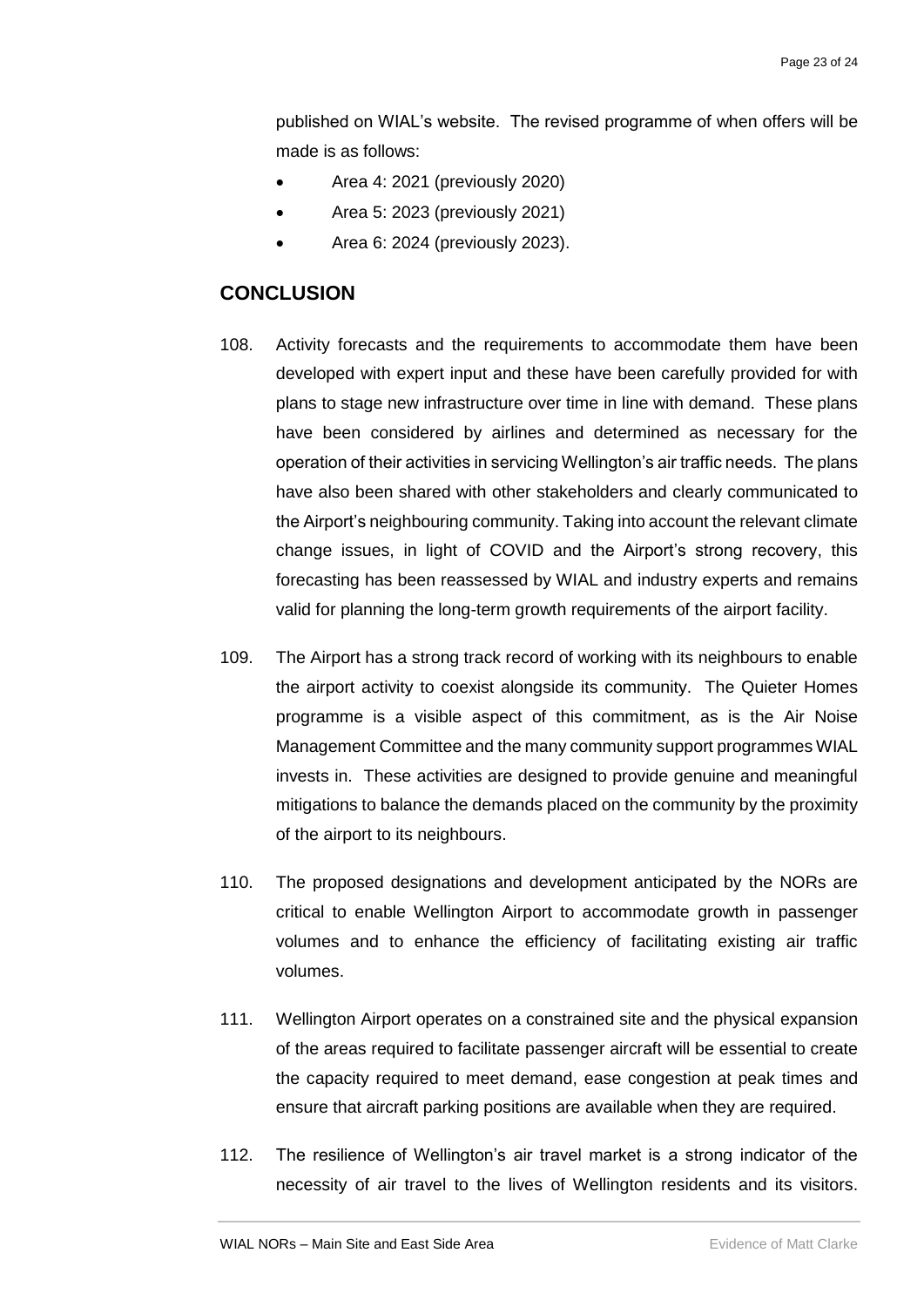Domestic traffic volumes at the airport have already materially recovered to their pre-covid levels and connectivity to the trans-Tasman network has recently been restored. The pandemic has interrupted the growth profile of the airport, but WIAL's analysis, evidence of the recovery and industry expertise indicates that this impact is temporary.

113. The developments enabled by the NORs are intergenerational. Whilst their full extent is designed to accommodate 20 years of traffic growth, construction activity on a working airport will be carefully staged over time. WIAL has been thoughtful in its consideration of how best to manage the impacts of the proposed developments on the surrounding community. The conditions proposed reflect a balance of the need to accommodate the airport activities of a growing city against the recognised need to ensure the airport continues to exist within a local community.

**Matt Clarke** 5 May 2021

\_\_\_\_\_\_\_\_\_\_\_\_\_\_\_\_\_\_\_\_\_\_\_\_\_\_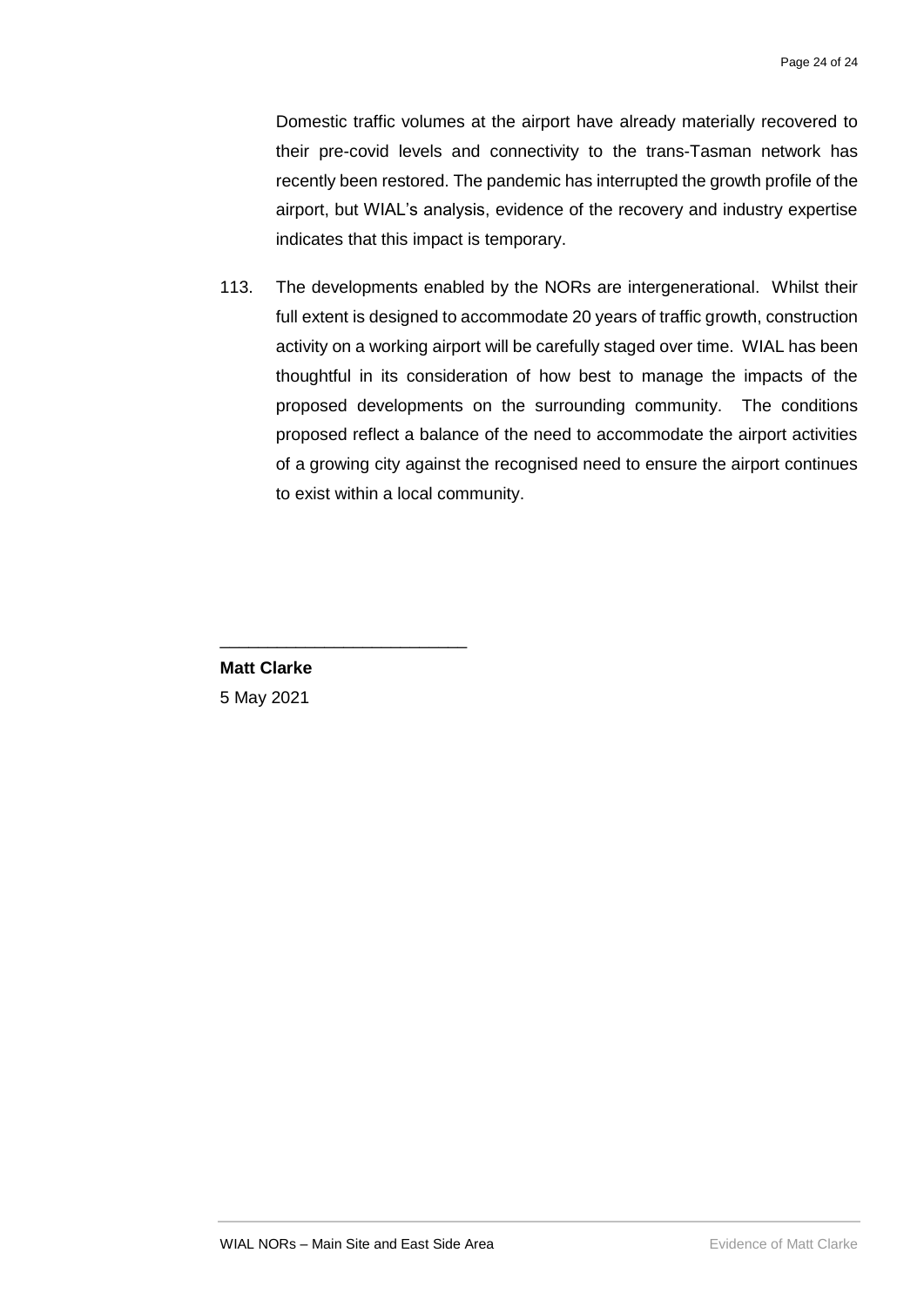# <span id="page-26-0"></span>**APPENDIX 1: ANMC TERMS OF REFERENCE**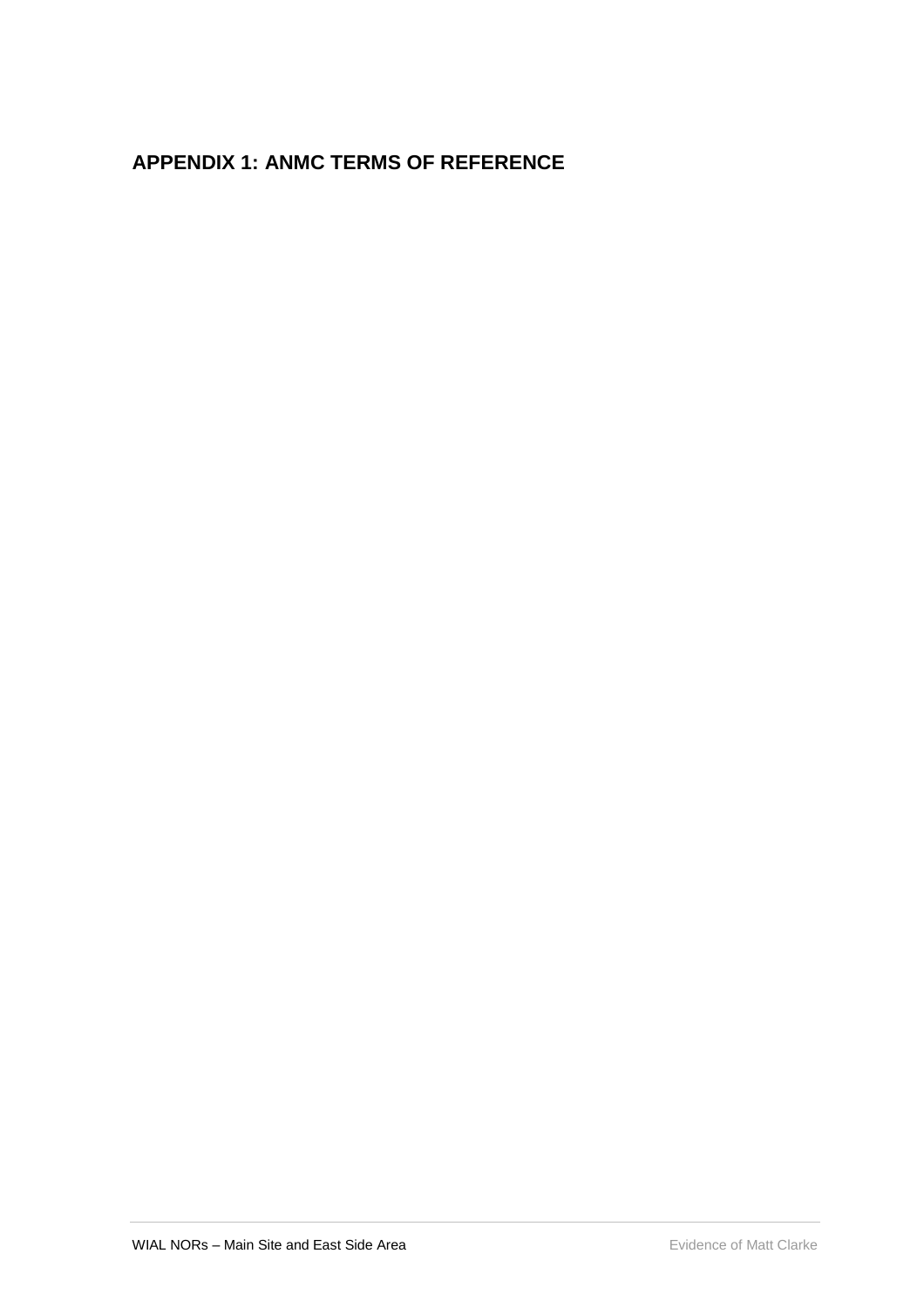# 2. Wellington ANMC Terms of Reference

## Mission

As a partnership between airport, operators, and the local community, provide assistance and advice to WIAL in its preparation and implementation of a noise management plan for Wellington Airport that will assist the relevant parties in complying with the objectives and rules of the District Plan.

## Principal Roles

Monitor the aviation industry's compliance with the rules as contained within the Wellington City District Plan, and other regulatory instruments.

Monitor WIALs compliance with the rules of the District Plan and the regulatory agencies' enforcement regime.

Provide an open and consultative forum for:

- Exchange of information between parties
- Discussion and recommendations on requests for exemptions/waivers

WIAL will consult the Committee on:

- Acceptable protocols for measuring and reporting noise impact, including complaints procedure
- **•** Mechanisms for reducing or mitigating the adverse effects of airport noise
- Specifications, selection and location of noise monitoring equipment
- Best practice from overseas jurisdictions

### *In support of these roles ‐*

### WIAL will provide:

- Secretarial and support services
- Updated activity reports on aircraft movements, curfew etc
- Updated reports on system quality checks
- Technical reports on system development
- List of complaints and correspondence

### WCC/WIAL:

Updated noise exposure reports from the noise monitoring system in a manner which is readily understood by outside observers

### Aircraft operators will provide:

Updated activity reports on engine testing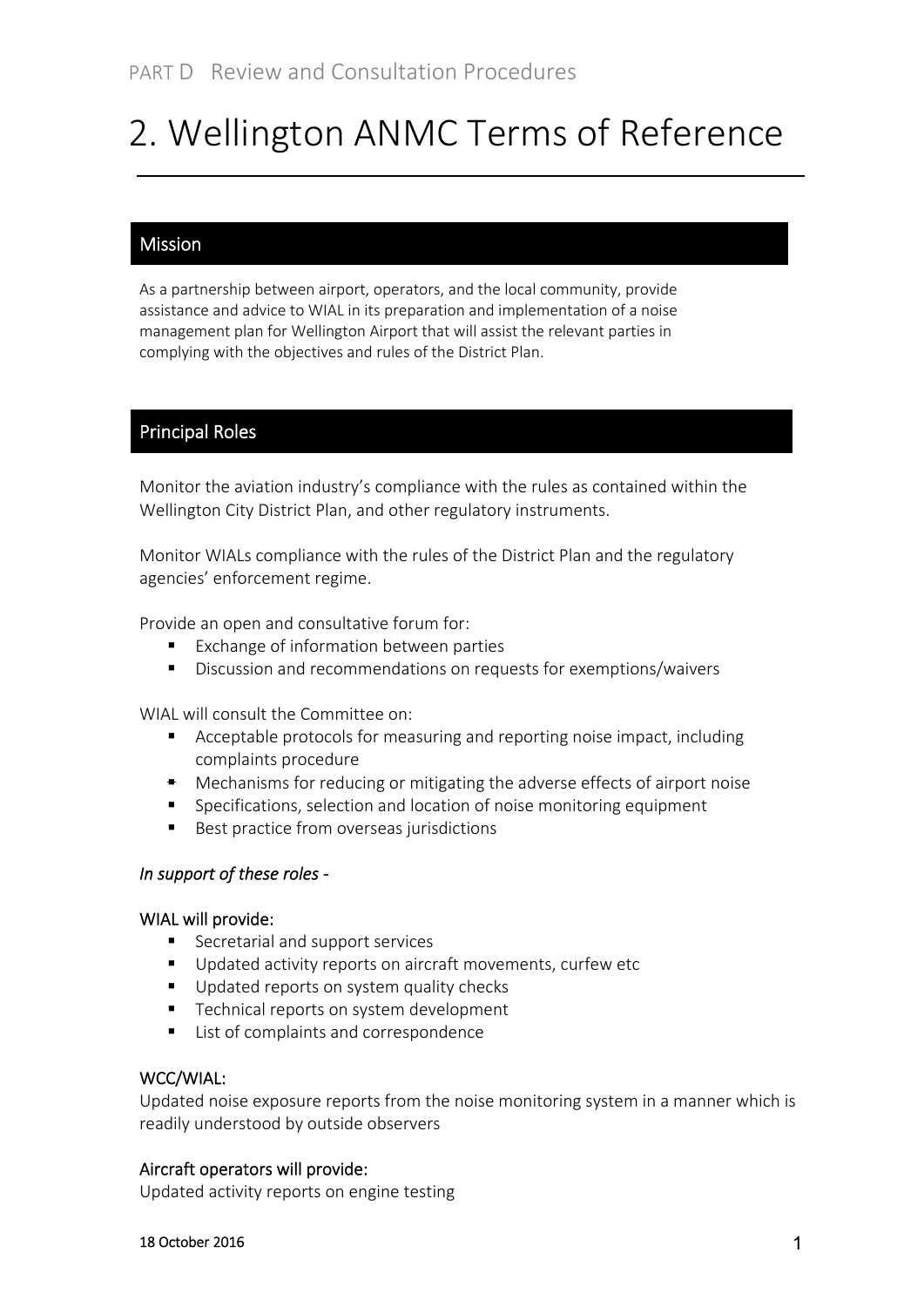# PART D Review and Consultation Procedures

### Residents' representatives will provide:

- List of related correspondence and complaints which arise through their networks
- Communication of Committee decisions through their networks as required.

## Airways Corporation New Zealand will provide:

Information and advice on the Air Traffic Services, and aircraft operations

### All parties will provide:

Information gathered through networks on relevant best practice in overseas airports

A technical working group/subcommittee is may be established to work on and report to the main committee on technical issues.

## Membership

- Residents' representatives [FOUR]
- **BARNZ**
- Local non-BARNZ operators
- **ACNZ**
- $W[A]$
- $WCC$
- **Technical advisor**
- NZ Defence

## Residents' representatives

### Length of term: Three years\*

\* Term to align with Local Government election cycle

### Representation areas (refer Figure 1)

- Air Noise Boundary east ONE Residents' representative
- Air Noise Boundary west ONE Residents' representative
- Wider airport community (WCC Eastern Ward) TWO Residents' representatives

### Call for nominations for representative(s) from each of the above areas:

- Advertise for nominations
	- Public notice in Cook Strait News and Dominion Post
- **E** Letter to all current Community Associations
- Nomination form and election procedure made available on WIAL website

### Election procedure (where more than FOUR nominations are received):

- Postal vote to WCC Eastern Ward residents
- WCC Returning Officer appointed in accordance with WCC electoral policy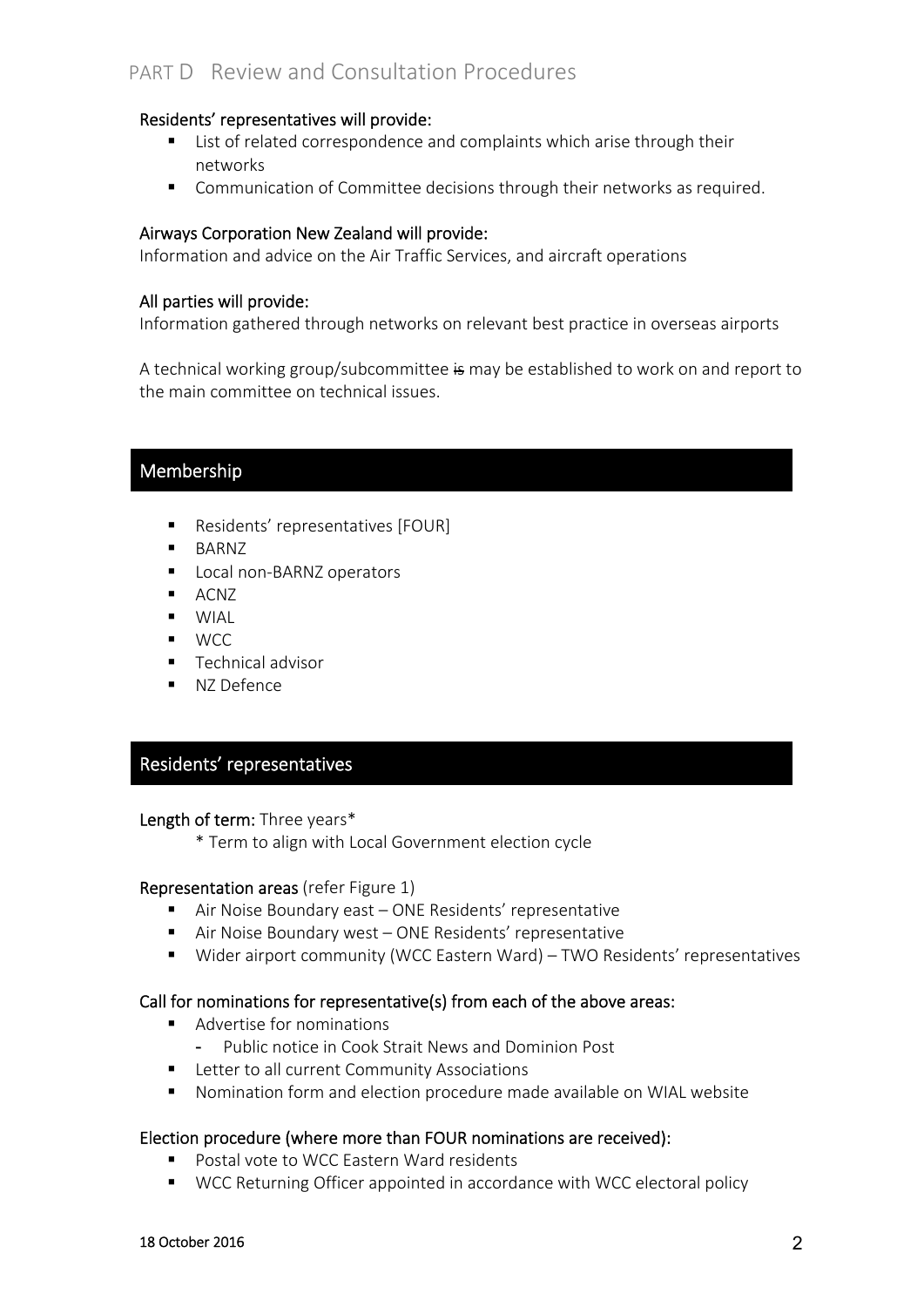### Representative attendance policy:

- The Representatives are required to attend scheduled meetings of the committee
- After three consecutive absences a Representative is considered to have resigned from the Committee, unless the Committee finds extenuating circumstances.
- Where there are fewer than THREE Representatives on the Committee, the next highest polling nominee will be appointed to the Committee.

## Quorum

Representatives from:

- **Residents**
- **WIAL**
- BARNZ
- WCC

## Method of conducting business

The Committee has an objective to reach consensus on issues, but dissenting views will be recorded.

Where issues fall within the jurisdiction of a particular organisation with the responsibility to make the final decision, it shall do so. For other matters where no particular organisation has the mandate to make the final decision the Chairperson shall determine whether consensus has been reached and any dissenting views shall be recorded.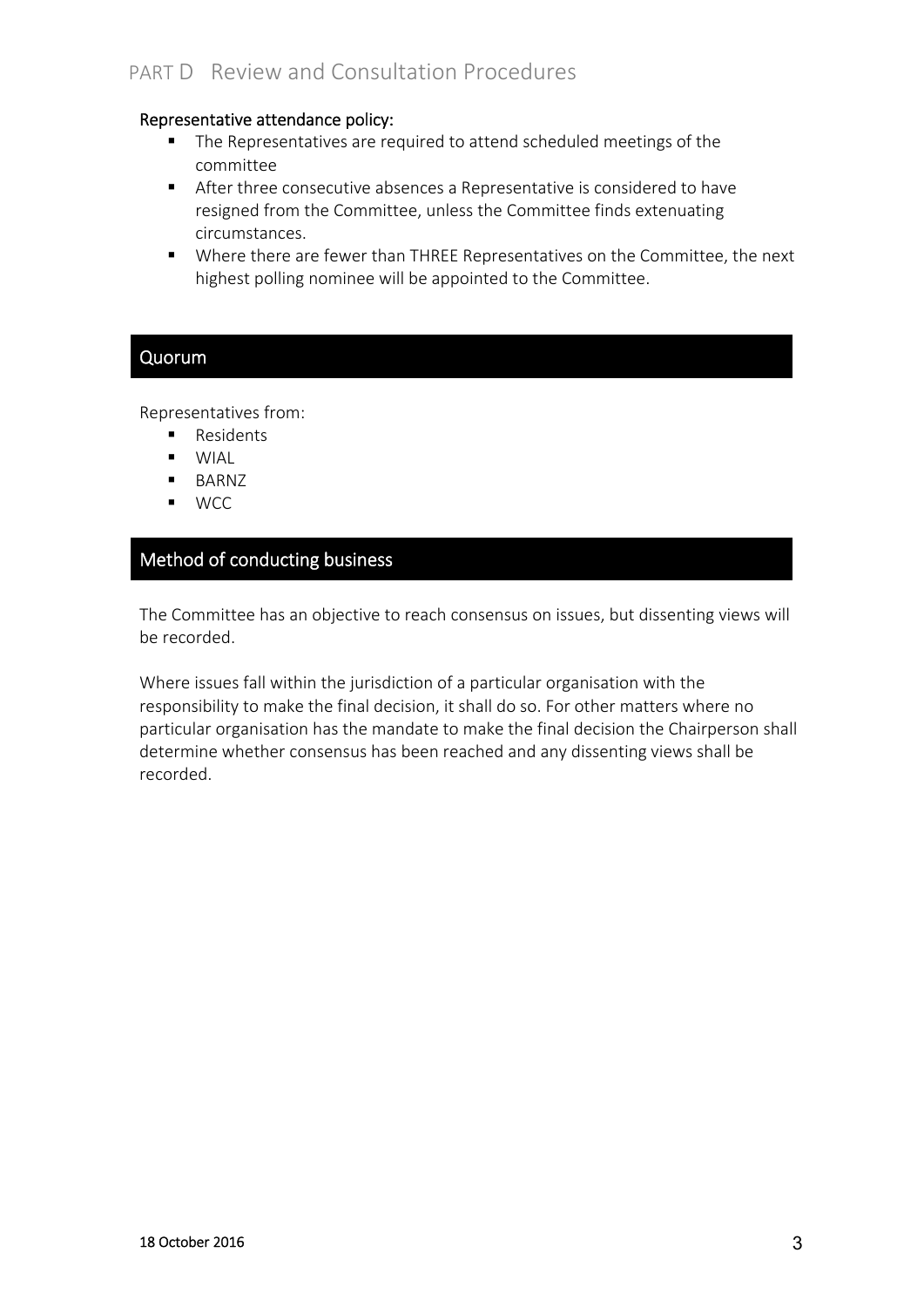

Figure 1: ANMC Residents' Representation areas



Air Noise Boundary east



Air Noise Boundary west

Wider airport community (WCC Eastern Ward)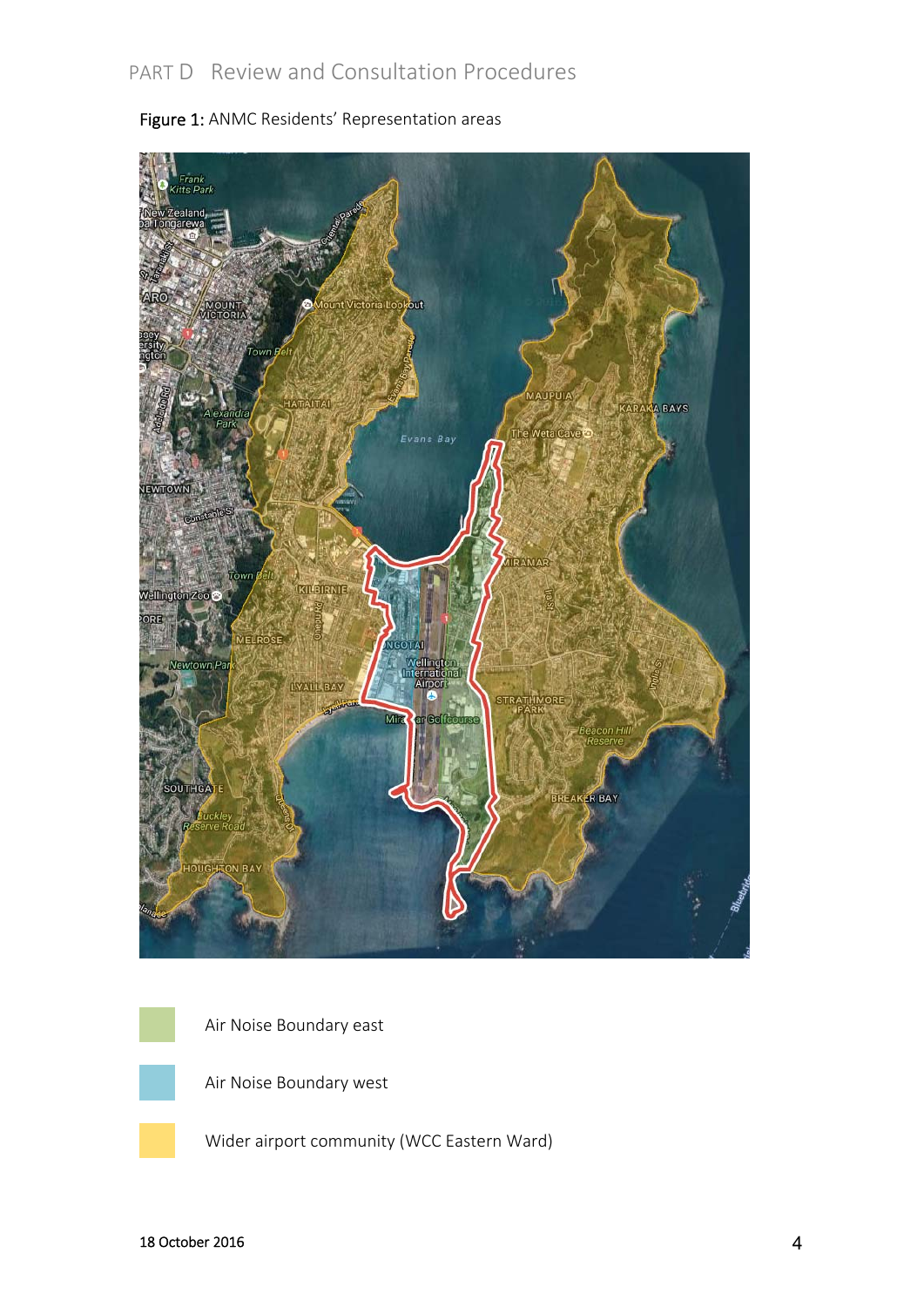# <span id="page-31-0"></span>**APPENDIX 2: QUIETER HOMES ROLL-OUT MAP**